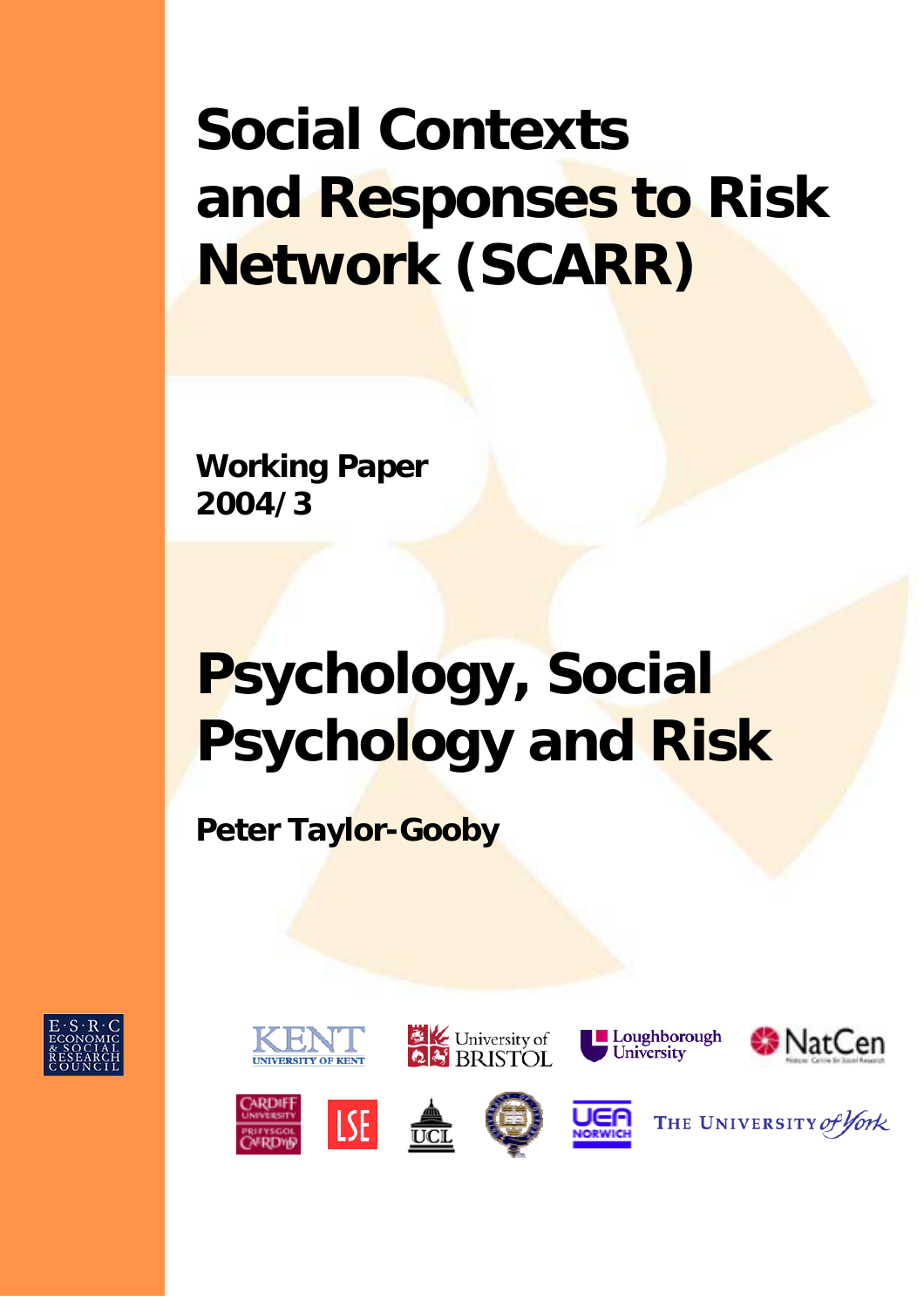| <b>Contact</b> |                                                                                     |
|----------------|-------------------------------------------------------------------------------------|
|                | Author: Peter Taylor-Gooby                                                          |
|                | Address: SSPSSR, Cornwallis Building NE, University of Kent,<br>Canterbury, CT2 7NF |
| EMail:         | P.F.Taylor-Gooby@kent.ac.uk                                                         |
| Tel.:          | 0044 (0)1227 827514                                                                 |

**ESRC priority network 'Social Contexts and Responses to Risk' (SCARR)**  School of Social Policy, Sociology and Social Research (SSPSSR) Cornwallis Building NE University of Kent at Canterbury Canterbury, Kent CT2 7NF, UK <http://www.kent.ac.uk/scarr/>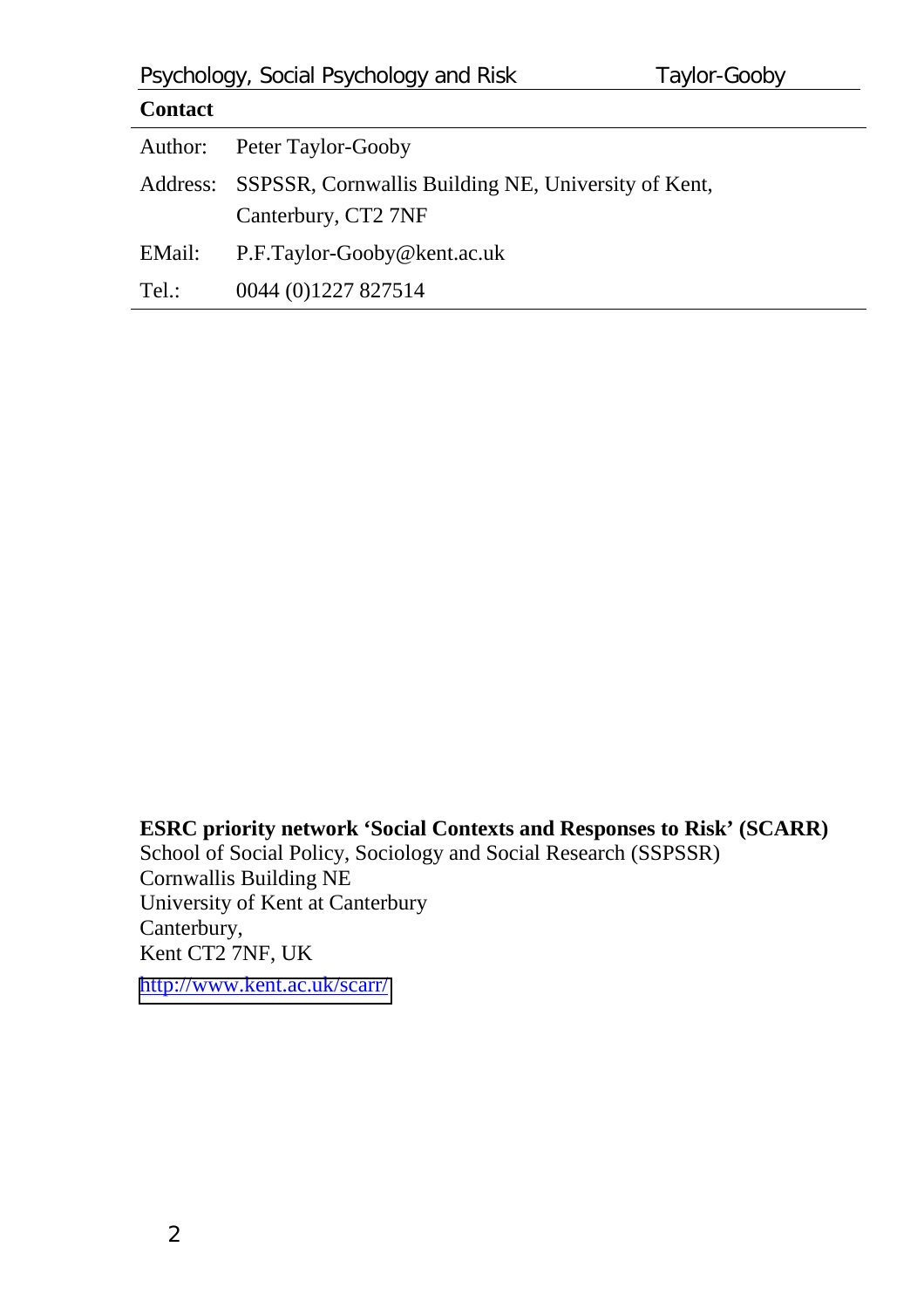This review covers recent developments from the mid-1990s onwards. For more detailed analysis and reviews of earlier periods, see Weyman and Kelly, 1999; Rohrmann, 1999, Schütz et al, 2000 and Pidgeon et al, 1992. It is organised around the issues and problems to which most attention appears to be currently directed.

Six themes emerge: a long-standing interest in an approach which distinguishes *objective risks from subjective perceptions*, often drawing on established approaches which stress cognitive biases and the role of mental models in subjective understanding, and sometimes equating expert judgement with the objective and lay perceptions with the subjective level. The well-established *psychometric tradition*, of continuing importance, has tended to pursue such assumptions in two ways. First, it focuses on the measurement of lay perceptions of risk, typically with the implication that an objective perspective exists to serve as a criterion. Secondly, the main practical developments have taken place through research which examines the success with which expert understanding of risk is reflected in the acceptance or rejection of particular policies. The *Social Amplification of Risk Framework* (SARF) originated in the psychometric tradition, but also draws on a range of other literatures in its attempts to resolve issues that have been identified as problematic. It is an ambitious attempt to integrate a range of existing approaches within an overall framework for understanding risk perception and communication. The fourth theme is *culture*, a conceptual framework traditionally seen as more important in sociological and social anthropological literature, and now increasingly contributing to psychological understanding, both as a basis for the risk attitudes expressed by individuals, and as influencing the shared risk understanding of social groups. This has led to interest in qualitative methodologies, including unstructured interviewing that explores people's own understanding of the issues, focus groups which examine these issues interactively, discourse analysis as a way of examining culture expressed through language and narrative approaches to explore how people link together cultural and cognitive factors in their accounts of particular issues. Interest in culture is sometimes linked to the study of neighbourhood and community as the basis for shared identities and values which can play an important role in communication about risk and exert influence on the credibility of risk messages.

All the different approaches concur in stressing the importance of *trust* in relation to risk communication and understanding, and draw on literatures outside psychology in their analysis. Trust is understood to be complex and multi-faceted, and many questions within this topic are still to be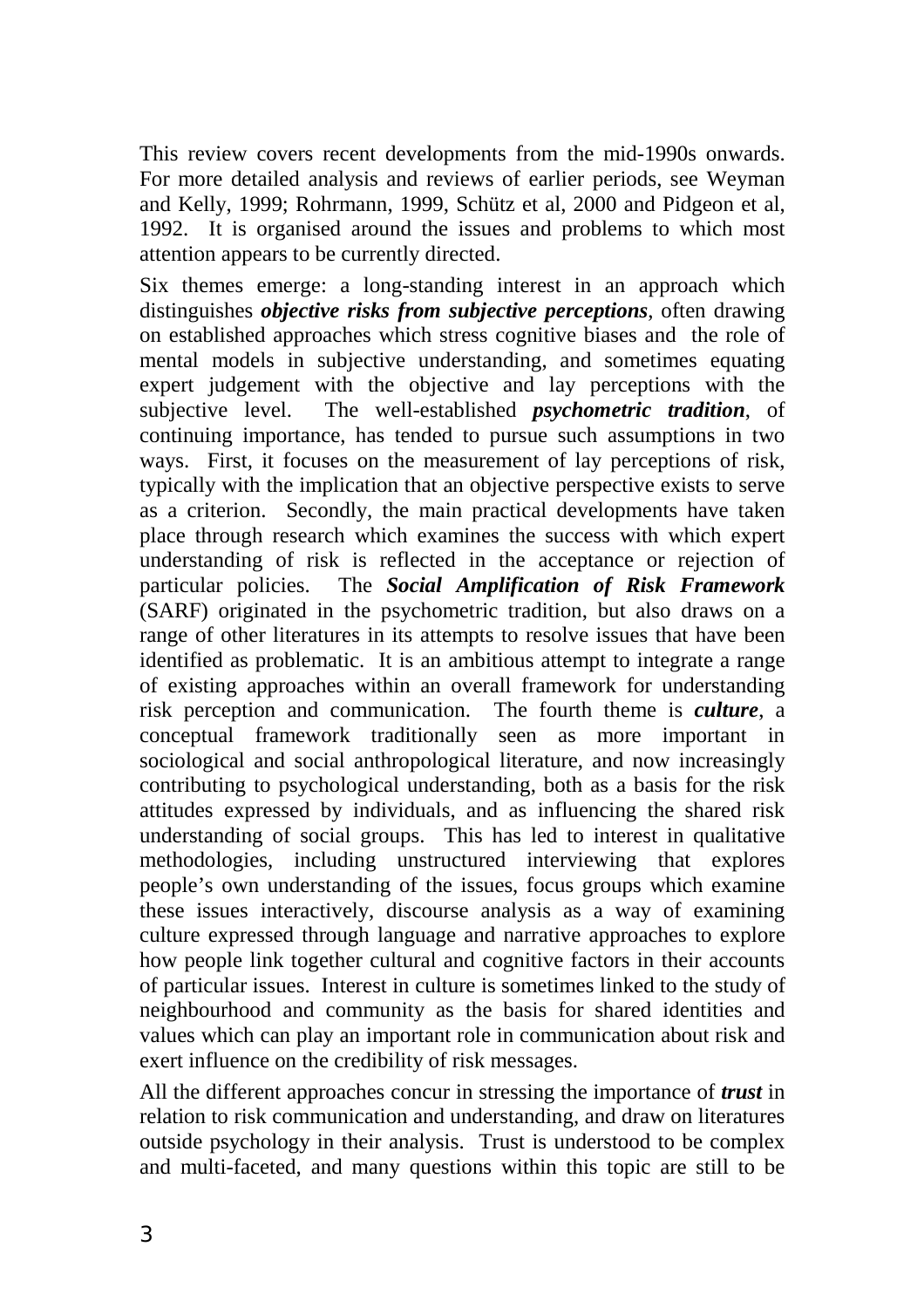addressed. Finally, *affect* is now recognised as highly significant in risk understanding and responses, and is again an area of controversy.

## **I. Objective versus Subjective; Expert and Lay**

Psychological and sociological approaches to risk are often distinguished on the basis of realist and subjectivist accounts (Boyne, 2003, p.43). In the former, risk objects are real, and the intellectual problem is to understand how they come to represented in peoples' perceptions. In the latter, risk is socially constructed, focussing attention on the different factors which lead to risk constructions in different social contexts.

## **Heuristics and Cognitive Bias**

An important contribution to the approach which assumes that risks exist in a objective sense, but are then perceived and analysed by human actors, is the work of Tversky and Kahnemann (1973, 1974). They identified a number of heuristics, or 'rules of thumb', which people often use in thinking about uncertainty and related issues. The assumption of such heuristics provides a convenient explanation of people's competence in risk judgements in the context of their occasional errors. Three heuristics are of particular importance: *availability* (people estimate the frequency or likelihood of events by the ease with which instances of these events are brought to mind), *representativeness* (the probability or likelihood of an event is estimated according to the similarity to the class of event of which it is seen as an example) and *anchoring* and *adjustment* (in a first step, judgements are anchored on an initial value, which is then adjusted according to present circumstances – see Kahneman, Slovic and Tversky, 1982).

The heuristics that people use produce useful results under most circumstances and economise on the mental effort required to assess each occurrence of risk, but can also generate biases. This work is widely used, for example in accounts of the ways in which the presentation of gambles influences choices (Slovic, Fischoff and Lichtenstein, 2000) and is often presented as an aspect of 'bounded rationality (Simon, 1959 – see Slovic, 2000, pp16-17). It has a wide-ranging influence across social science, for example in the public choice literature (Pierson, 1994, ch 2).

The development of work on cognition has been influenced particularly by evidence that other factors contribute to risk perceptions and by issues arising from its application, such as the fact that expert and lay perceptions of risk often diverge despite the communication of information validated by experts.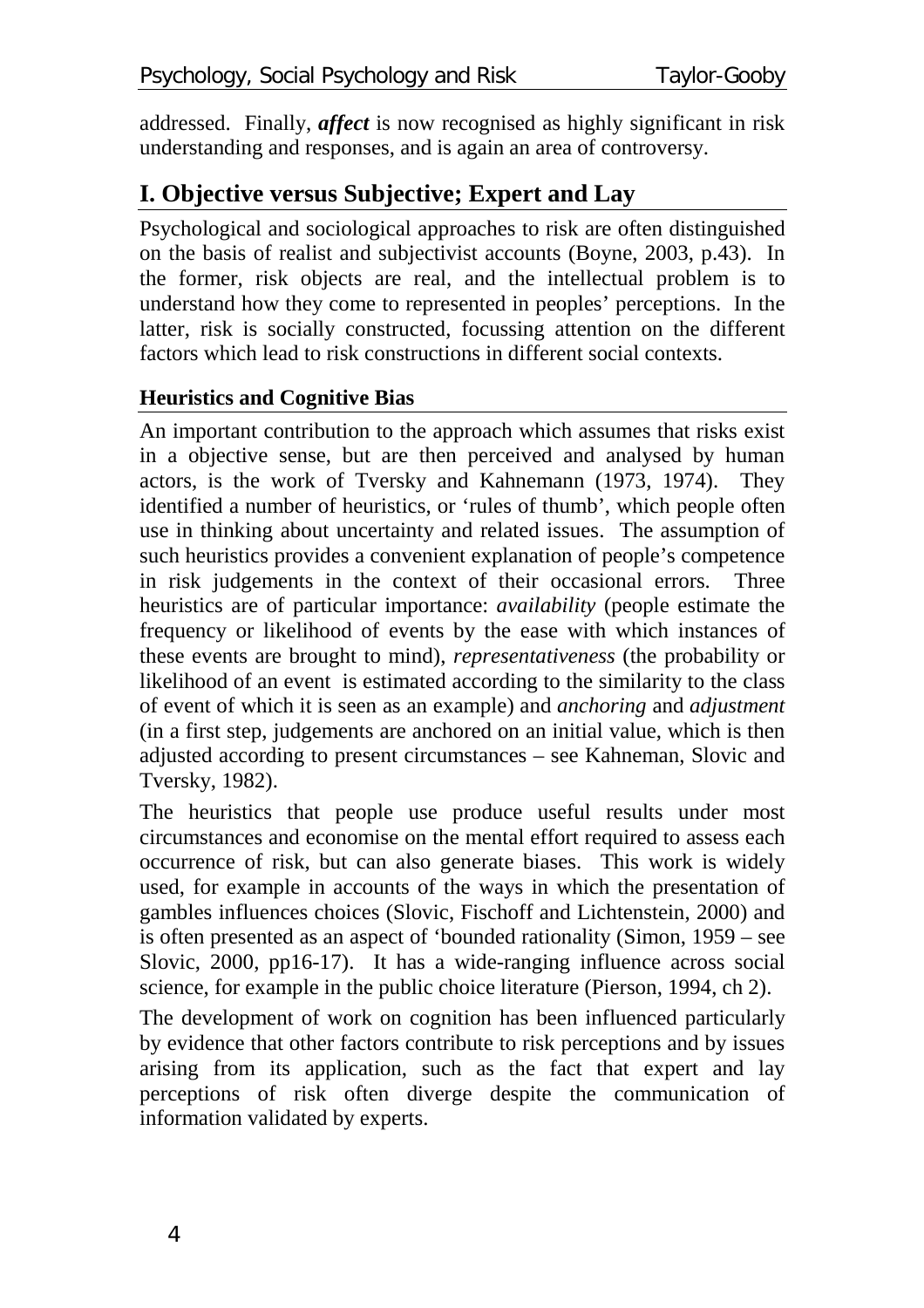## **Mental Modelling**

Mental modelling approaches seek to examine how people construct accounts of reality by manipulating internal representations of them. Such models are useful in understanding the world, but as Fischoff et al (for example, 1997) point out, if they contain misunderstandings, they may lead to errors. This approach lends itself to the view that distinguishes between expertise and ignorance, and the concern with improving communication to rectify the latter by ensuring that lay models correspond more closely with those of experts. For example: 'whatever the goal of communication, its designers need to address the mental models that recipients bring to it, that is, the pattern of knowledge, overly general understandings, and outright misconceptions that can frustrate learning' (Atman et al, 1994, quoted in Weyman and Kelly, 1999, p.26). Thus the approach may draw on such sources as the work on cognition mentioned above in understanding the source of what are seen as errors.

Models may typically be elicited through qualitative interviews and then compared with expert understandings in order to identify discrepancies (Weyman and Kelly, 1999 p 26). Quantitative studies can then be designed to explore the extent of these discrepancies and their relationship to knowledge and other factors. The approach draws on decision-making research on heuristics and biases and findings from psychometry, but differs in the use of qualitative methods to elicit lay understandings of risk, including both beliefs that correspond to those of experts, and beliefs that differ.

The potential of the approach was commended by the 1992 Royal Society report as 'highly promising' (Pidgeon et al, 1992, p.121). A considerable amount of work has been carried out on lay models of specific risks (reviewed in Weyman and Kelly, 1999, p. 12), much of it indicating that lay people have simpler and more intuitive mental models than experts, often influenced by cognitive biases which appear to result from the use of simplifying heuristics. More recently, a number of writers have questioned the critique implicit in much of the work (and expressed in the Atman quotation above and by MacGregor and Fleming, 1996) of the value of lay mental models. One strand in critique concerns the extent to which expert knowledge can be seen as unified and consistent and as having an objective status, in contrast to the presumed subjective nature of lay perceptions. Another raises the issue of the validity of lay knowledge of risk issues in the context in which most people encounter them, and effectively claims an equal status for lay understanding with that of experts while acknowledging differences in perspective. A third raises the issue of trust in expert accounts and how the extent to which experts are trusted contributes to acceptance of the authority of expertise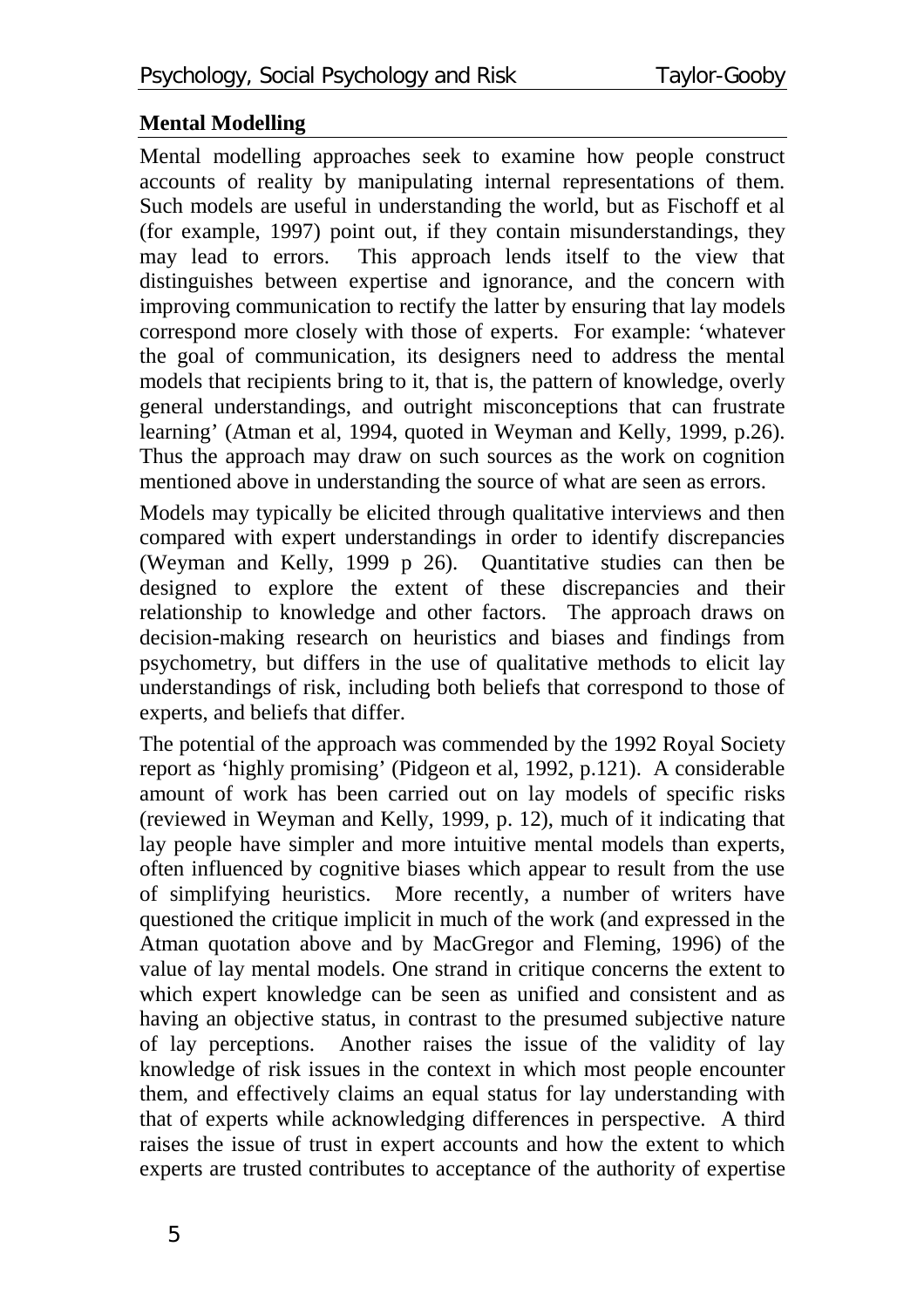(Weyman and Kelly, 1999, p. 26, see the discussions of SARF and the trust theme below).

## **II. The Psychometric Paradigm**

Tversky and Kahneman's work was based mainly on an experimental method. Psychometric approaches, which focus on expressed preferences and associated factors, rather than preferences revealed through behaviour (such as choices between different risky gambles - Starr, 1969, see Schütz et al, 2000), have been a strong theme in research on risk perception. Slovic defines the psychometric paradigm as assuming that 'risk is subjectively defined by the individual, who may be influenced by a wide array of psychological, social and institutional factors' (2000, xxiii). The problem is then to measure these factors. In the principal methodology through which it is realised, the paradigm asserts that this can be done through analysis of the responses to questionnaire surveys. The Decision Research Group at the University of Oregon have been influential in developing this approach (see Slovic 2000, introduction, Weyman and Kelly, 1999, p. 7; Pidgeon et al, 1992, p. 102).

Factor analyses of data generated by such surveys on risk attitudes has identified two or three main risk criteria which are seen to affect the lay public's risk perceptions. These are 'perceived dread' (the most important dimension, linked to the hazard's catastrophic potential and level of involuntariness in exposure – sometimes labelled 'control'), 'unknown risk' (the extent to which the hazard is known and familiar to the perceiver), and, in some cases, 'number of individuals exposed' (number of casualties should the event occur - Slovic 2000, p. 98; Schütz et al, 2000, p.3). Schütz and colleagues suggest (2000, p.6) that 'it would make more sense to assume that dread is not a determinant of perceived risk, but a different measure of perceived risk, which focuses more on the affective dimension in risk perception'. Thus dread would be a consequence (as is perceived risk) of the various risk characteristics (see also Gregory and Mendelsohn, 1993). Rohrmann (1999, pp. 135-7) argues that this approach condenses information which is 'based on average ratings…ignoring individual differences…[and is] influenced by knowledge, values and feelings'. Thus they 'have restricted external validity. Before findings are generalised, the cultural context (and respective constraints) of the investigation needs to be explicated.'

The psychometric approach has been criticised on a number of counts, in relation to method, the size, representativeness and structure of samples used and the reliance on structured questionnaires which predefined the issues (see Weyman and Kelly, 1999, pp. 8-9). This has led to larger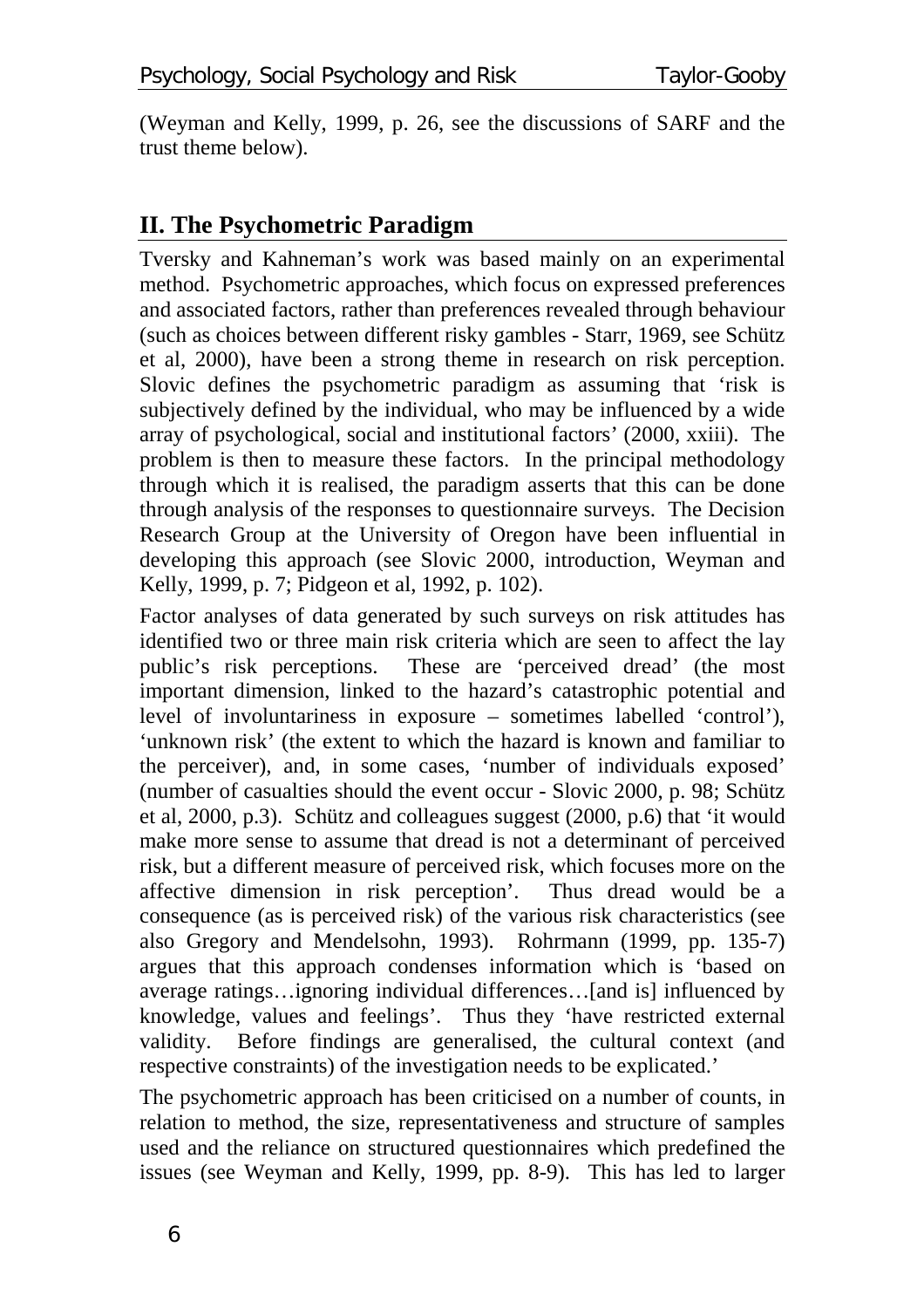samples and introduction of qualitative as well as quantitative methods. In addition there are issues of the comparability between studies (emphasized by Rohrmann, who stresses the role of cultural factors, which he argues are least well accommodated in existing work, leading him to argue for more explicitly cross-cultural studies to investigate this area - 1999, p.145).

Over time the basic psychometric model has been extended through attention to social and cultural and finally affective factors. In the work of Slovic these are approached through their influence on individual perceptions as measured through the questionnaire, and are summed up in terms of world-view, gender and trust (2000, pp xxiii, ch 25). They appear as extra explanatory factors (or 'add-ons') to the basic model. Thus lay judgements of risk are seen as multi-dimensional, but a strong distinction between the subjective popular level (influenced by cognitive bias, culture, and social and affective factors) and the objective expert level, is maintained. However, both culture, understood as framing the way in which risks are understood, rather than as simply the basis for the risk attitudes measured in quantitative work, and affect, understood as interacting with cognition, rather than as something extra, may be approached in ways that do not fit within this framework.

## **III. The Social Amplification (Attenuation) of Risk Framework**

This ambitious approach seeks 'to construct a framework which unifies understanding of risk perception and communication' (Pidgeon et al, 2003, p.2) through a direct approach to the problem revealed in previous work of the mismatch between lay and expert approaches to risk. Risk messages are understood as signals emitted by social events and 'subject to predictable transformations as they filter through various social and individual amplification stations' (Pidgeon et al, 2003, p.15). The basic model identifies two stages: first the perception of risks is influenced by a range of social processes, including the operation of the channels through which information is disseminated (or not), the role of social institutions in modifying signals, individual factors (for example, the use of the cognitive heuristics identified by Tversky and Kahneman), and social and institutional behaviour, such as protest actions, or political processes within parliament or public enquiries; secondly, 'risk messages' then 'ripple out' through a widening range of social groupings from the individual to society as a whole. There is provision for feedback between the various first-stage processes and it is in the operation of these processes and the interaction between them, that amplification or attenuation of risk signals occurs. The established theories dealing with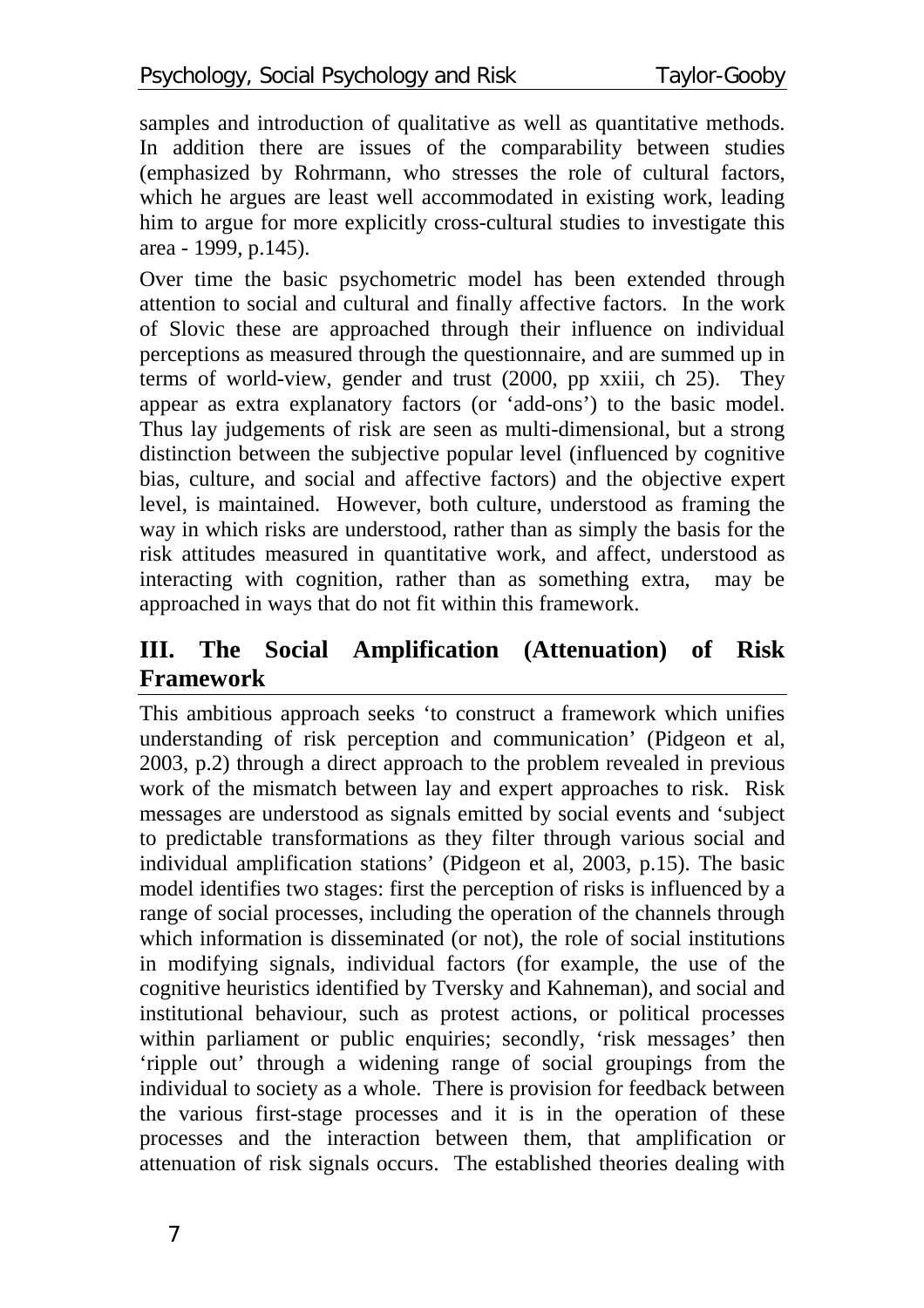risk institutions, social systems, individual cognition and so on provide understanding of the various individual processes. Thus the approach links together existing work and provides a framework within which accounts of the processes which influence the way risk events are perceived and impact on society, and in particular the way in which expert judgements fail to carry consistent conviction with the public, can be understood. Parallels can be drawn between the SARF and work in other disciplines, such as the sociological analysis of the diffusion of 'moral panics' as a process of 'deviance amplification' in the understanding of the mods and rockers seaside riots (Cohen, 2002 – see Murdock et al, 2003).

It should be noted that while the signal/receiver framework implies an objective/subjective distinction, SARF does not necessarily imply that expert views fall on the objective side of the division, and that it is the lay views which are the subjective representations, affected by the various processes of social amplification or attenuation. It is compatible with the logic of the model to see both expert and lay views as generated by amplification/attenuation processes and as thus on the subjective level in relation to the same source, or indeed to understand the process whereby a particular initial risk signal is generated as itself a social construction, so that risk signals do not necessarily give direct access to the risk source, and the objective basis is at one remove. '..The proponents of the framework do not wish to imply that such a single true baseline always and unproblematically exists..' (cf. Pidgeon, 1999, p.149, quoted in Rosa, 2003, p.50). In practice, however, the approach is typically applied on the assumption that the risk event provides an objective basis, and the interest is in lay views as the outcome of modifications working on perceptions of and communications from that prior source, and rests on a distinction between objective ontological realism and a secondary level of subjective understanding (see Kasperson, 1992, quoted in Rosa, 2003, p.49).

The authors comment that existing research on risk signalling, communications and the mass media, organisational processes, imagery and stigma, contributes to the framework (pp.16-30). However, the role of trust and the operation of ripple effects (which are of most importance in relation to public policy) are less well understood, and this is where more research is needed (pp.31-6). Interest in stigmatisation processes was developed relatively early, drawing on the work of Goffman (1963). This initially focused on economic impacts, but more recently has been developed to include the argument that 'the social, psychological, and cultural impacts are often at least as significant and merit greater attention from policymakers and researchers', Gregory and Satterfield, 2002, (p.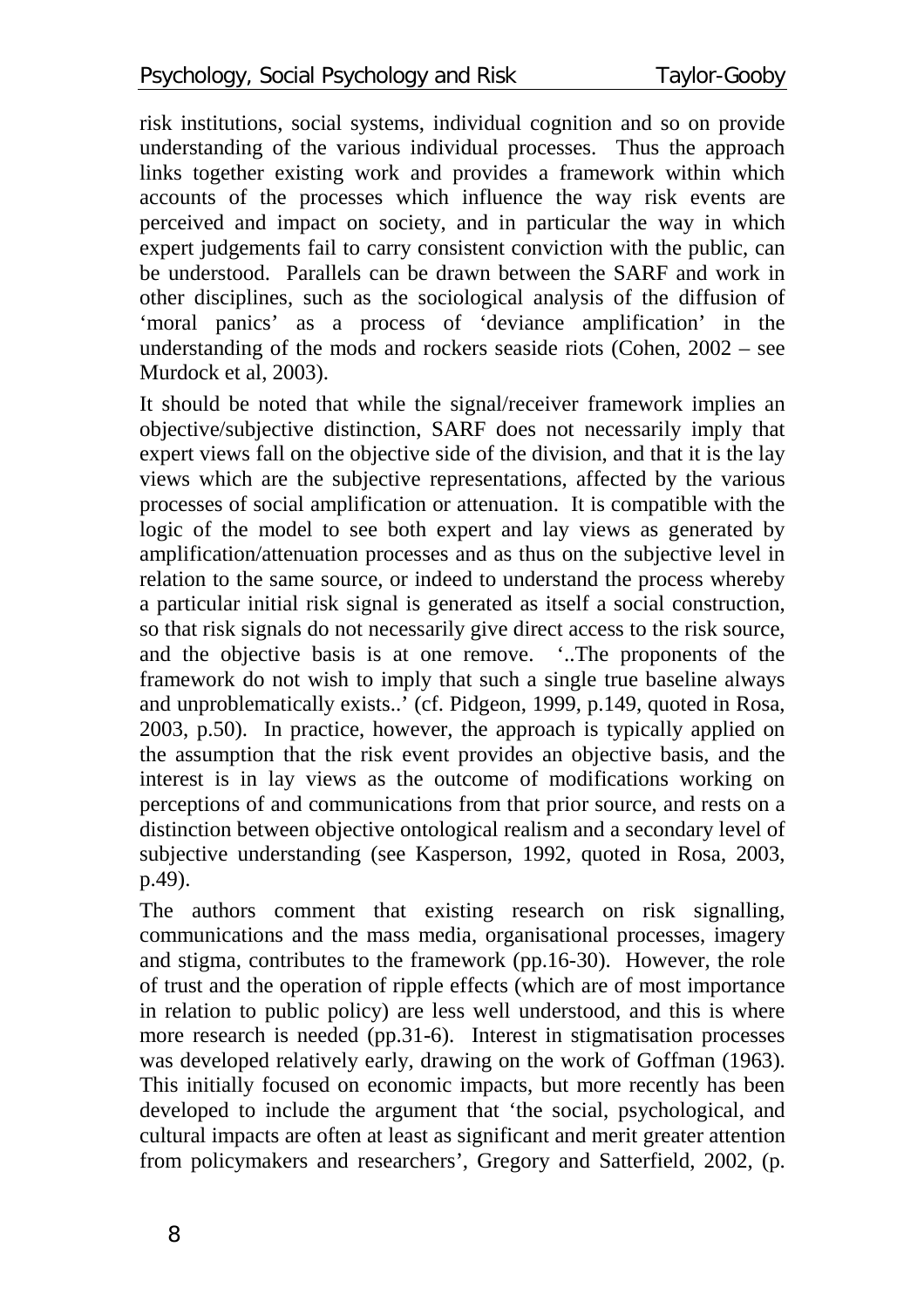347). These authors use qualitative and discourse analysis methods to find evidence of how such factors operate. As can be seen, the SARF approach is eclectic and interacts with other social sciences, especially sociology, in its interest in social institutions and processes, and increasingly with political science in the emerging awareness of how political factors facilitate or obstruct the impact of risk perceptions on policy (see Gowda, 2003).

The main criticisms of the framework concern its ontology and its account of social processes. It has also been criticised on the grounds that it is not a theory and doesn't generate testable hypotheses (Wåhlberg, 2001). This may miss the point, since the approach claims to offer an overall framework within which work from a range of disciplinary backgrounds and middle-range theories of human cognition and communication, attitude change, the influence of mass media and so on operate, rather than a tightly-defined theory. SARF implicitly adopts the realist conception of risk that underlies all work that makes a strong objective/subjective distinction and 'lies at the core of the SARF foundation' (Rosa, 2003, p.62). This is challenged by those who adopt a more cultural approach and see risks as socially constructed at all levels. The main criticisms of the account of social processes concern the role of feedback, particularly in relation to the media and the implicit account of power in society. Thus Murdock and colleagues, drawing on the work of Bourdieu, point out that media reporting is not simply a one-way process, and the complex interactions between individuals and the media in relation to risk events cannot simply be captured in the account offered in stage one of social amplification, drawing on an electronic engineering metaphor of signals and feedbacks (Murdock et al, 2003, p.158, see also Petts et al, 2001, ch.6).

They add a fifth capital, 'communicative capital' to the four analysed by Bourdieu (1990 - economic, social, informational and symbolic) and argue that the various players within any 'social field' (for example mediated risk communication in general, within which are nested the various aspects of risk – GM foods, MMR vaccination, pension fund insecurity – which are prominent at a particular point in time –see Murdock et al, 2003, figure 7.1, p.161) have different stocks of communicative capital. The key differences from SARF are, first, that the most important issue is not the amount of coverage given to a particular issue or a viewpoint on it, but rather whose interpretation, whose 'framing of reality' is believed. The struggle is then about legitimacy rather than newspaper or television coverage. Secondly the theory of power implicit in SARF is seen as focusing on the capacity to achieve compliance and paying little attention to the structural power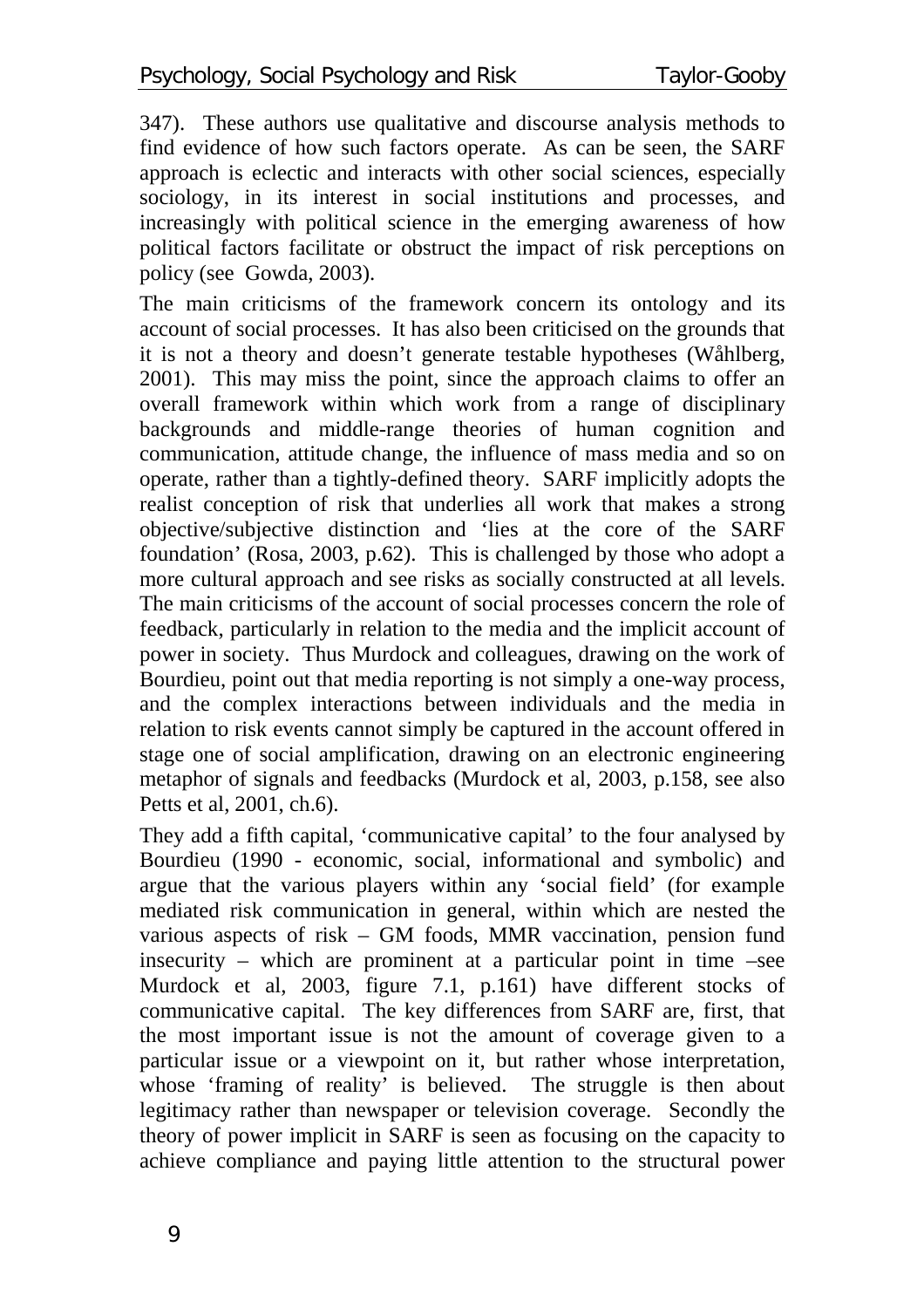which enables some groups to control agendas, and prevent particular issues, or particular framings of them, being recognised in public debate. This perspective goes on to argue that such structural power is not fixed, but that it is possible to achieve shifts through effective political communication or public relations, so that the field of mediated communication is subject to shifts in framing.

The lay public are not simply passive recipients of media messages, but are sophisticated in the way they respond to the output of the mass media – see Kitzinger and colleagues (2004). Coverage of risk events may be interpreted by media users in the context of previous coverage and of assumptions about the role of particular actors built up over time, so that associations of expertise, impartiality, commitment and so on can attach to particular groups involved in episodes like the BSE crisis, and influence responses to media messages. 'Texts are always 'read' within a social context and people draw on a mixture of personal experience and their understandings of the wider issues (… Kitzinger, 1999). These understandings in turn are continually tested and often modified through everyday conversation and argument (see Murdock et al 2003 – Kitzinger et al, 2004)' In addition, the public can exert an influence in two ways. First they are the source of both media circulation and advertising revenue and of democratic legitimacy through their viewing and purchases and opinion and votes. Thus their endorsement of a particular framing cannot be taken for granted, but has to be continually and actively consulted and reproduced. Secondly 'members of the public are often the principal actors in the dramas and debates played out in the public representation of risks' (p.164), especially in the tabloid media. Thus such individuals have access to communicative capital and enter as players on the field.

For both these reasons, the metaphor of the 'transmission ripple' as a oneway process in stage two of SARF is seen as inappropriate. The argument goes on to suggest that an account of message transmission that does not pay attention to the differential structural power of different groups in society is likely to overlook the role of media power in the process. This approach sees the implicit SARF metaphor of the production, modification and transmission of risk signals as misleading and as likely to disregard structural power, the part played by the public in the active interpretation of media messages and their capacity to become involved in the construction of what the media communicates. Studies by Horlick-Jones, Sime and Pidgeon, 2003; Walker et al, 1998, Howell et al, 2002, reinforce the argument.

One motive for the construction of the SARF framework is the desire to render risk discussion in public policy more democratic, by giving an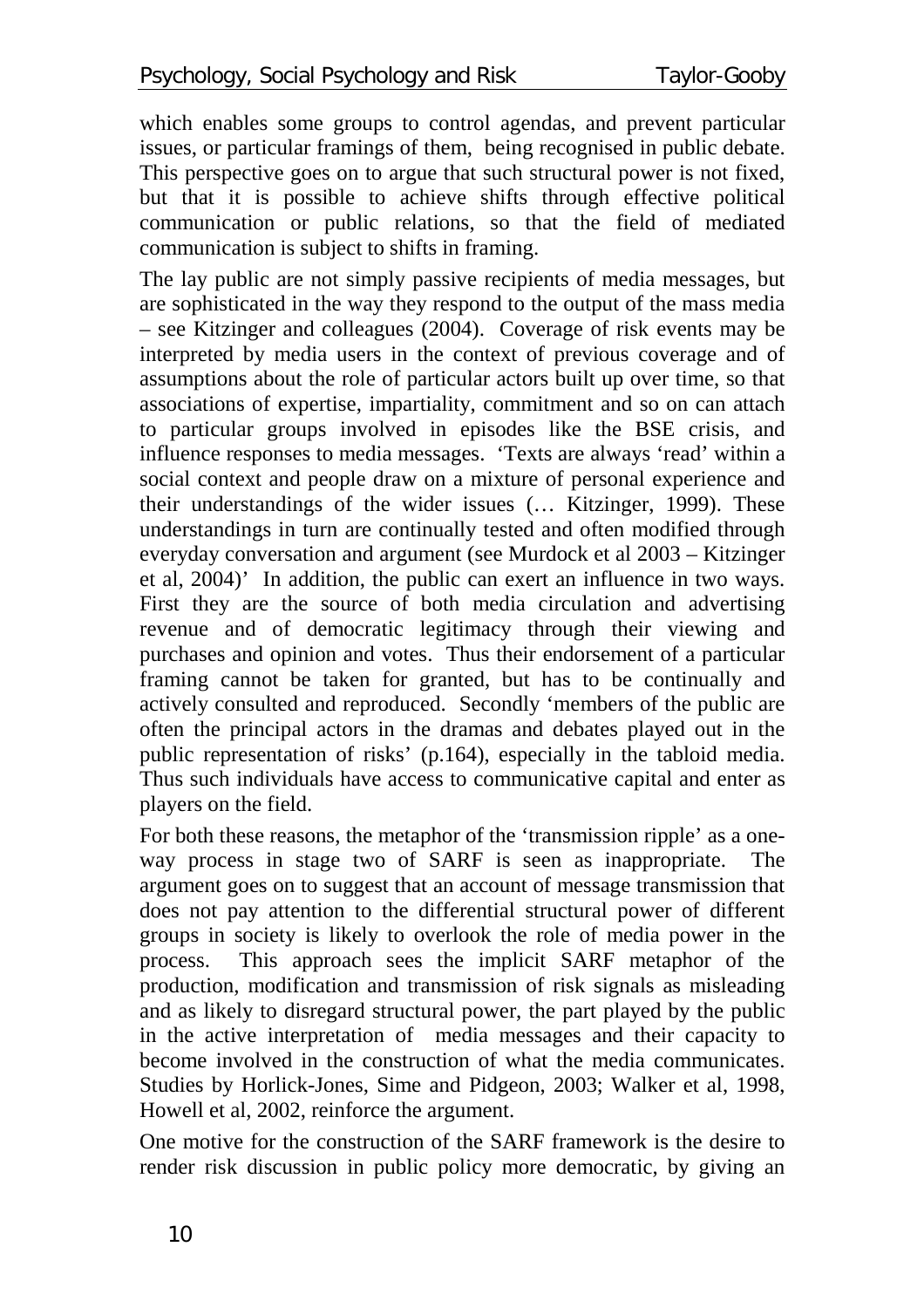account of why lay people often hold views that differ from those of experts and governments. This critique indicates that the issue about extending democratic influence are perhaps more complex than the framework suggests. Other work points out that the relationship between risk perception and policy is in any case more complex, since reforms depend on the availability of political opportunities and of reform proposals that fit with the popular values analysed by political scientists (Kingdon, 1984; Schmidt, 2002) as well as the amplification of attitudes (Gowda, ch 13). For the SCARR network, the issue of popular construction of risk and the possibility of developing approaches to examine the narratives of those involved, both expert and lay, is of great interest.

# **IV. Cultural Approaches**

Culture is typically understood as the symbolic and learned social processes which generate and sustain shared norms and values between members of a social group (e.g. Abercrombie et al, 1984, p.59). Clearly such processes will be relevant to the understanding of risk, to the extent that the evaluation of particular institutions or issues as risky or not is involved. This may be approached in two ways: culture may be analysed in terms of its influence in distorting individual perceptions of risk understood as in some sense objective, or in terms of its capacity to constitute the perception of risks through a process of social construction, depending on the extent to which a 'subjective/objective' division is maintained. The social anthropology of Douglas and others sees risk as culturally constructed (Douglas and Wildavsky, 1982), and goes on to argue that particular approaches to risk are appropriate to particular social groups within different kinds of society.

The most well-known of these approaches is contained in Douglas' grid/group framework, an ambitious attempt to categorise societies into four basic forms: hierarchical, egalitarian, fatalistic and individualistic, depending on whether social roles are laid down or chosen, and the strength of commitment to group as opposed to individual interest (for a clear summary, see Boyne, pp. 50-5). Cultural approaches drawing on Douglas' work are influential in sociology (see for example, Tulloch and Lupton, 2003, pp.6-7; Burgess, 2004, ch. 1). Bourdieu's influential conception of *habitus* as the unconscious structures of rules which individuals acquire through their social life and which regulate their behaviour and social practice has some similarities as a basic social form (Bourdieu, 1990, p.53).

In contrast to this, the approach of Slovic and others starts out from a clear objective/subjective distinction, focused in the question of how the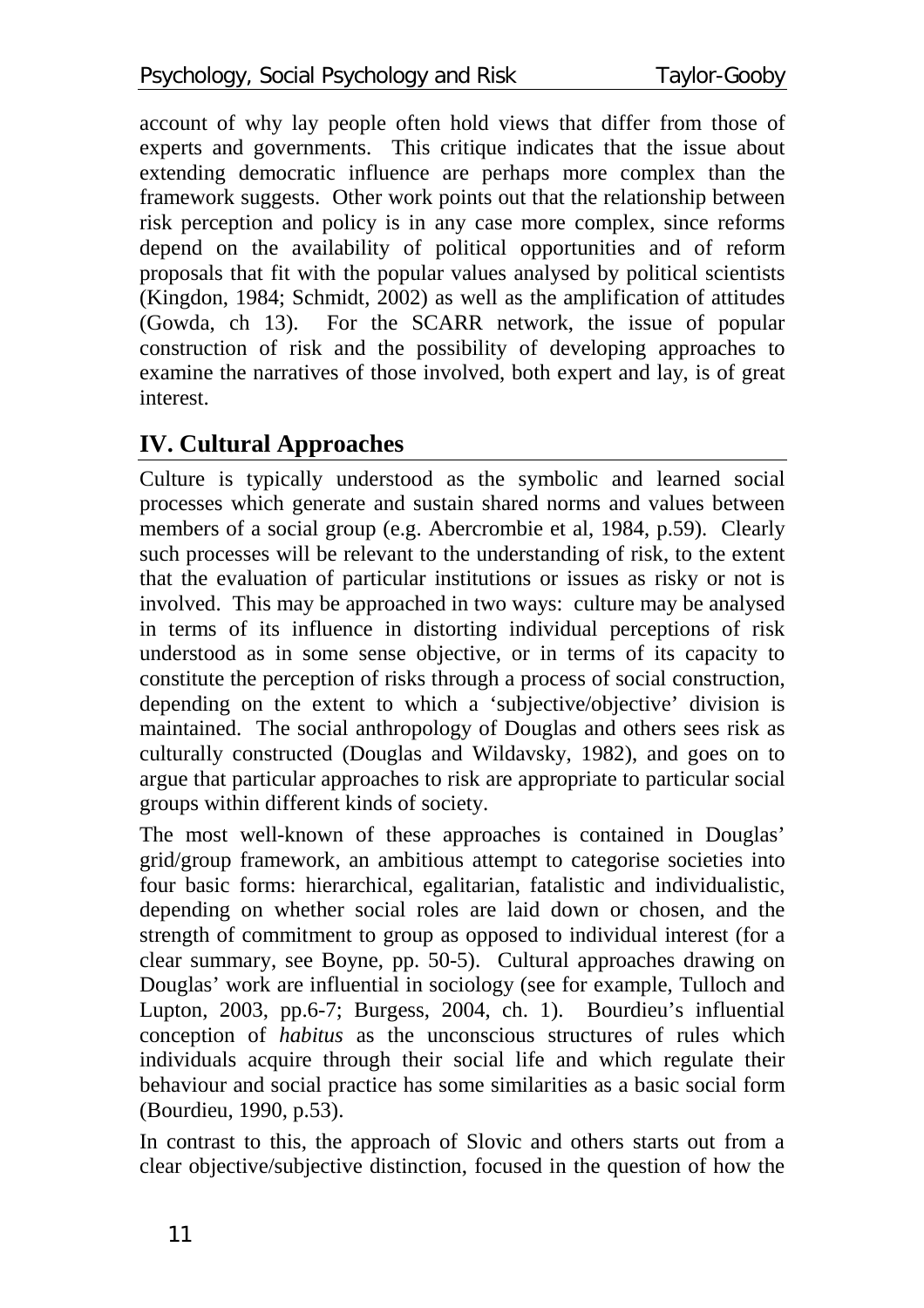misunderstandings of the lay public are to be explained. The answer develops from a psychometry of risk attitudes and orientations to progressively include aspects of the cultural factors in addition.

The two traditions of work on culture have generated different approaches to risk. An important influence on psychometric work was provided by Dake who investigated general attitudes understood as 'orienting dispositions' through the factor analysis of questionnaire responses, and identified overall perceptions such as egalitarianism, individualism or fatalism as exerting influence on risk perceptions (1991, 1992). Slovic and colleagues develop this work to include worldviews and also social differences (most importantly gender and to some extent race) and finally issues of trust in their research (see discussion in Slovic, 2000, ch. 25). A number of recent studies, based on structured surveys of risk perceptions, stress the importance of gender. Thus, Johnson (2002) shows that concern about air pollution is linked to both ethnicity and gender. Gustafson (1999) argues that gender differences are little examined but are real and consistent and are to be explained by gendered social ideologies and practices. Byrnes et al (1999) also identify gender differences, but argue that these are diminishing over time. Finucane and colleagues (2000) take the issue further by identifying gender and ethnic differences, with non-white males concerned and ethnic minority women most concerned – they hypothesize that this reflects differences in power and privilege. Cvetkovich and Earle (1997) expand the cultural component by arguing that risk management approaches reflect cultural dispositions to be open to new solutions (which they understand as 'cosmpolitanism'). The implication is that any approach to the management of risk problems must address cultural issues, because these will determine how different groups respond to them.

The approach by Douglas contradicts psychometric approaches since it operates at the level of the social group in its account of factors which influence attitudes to risk. This has led to attempts to disentangle the relative influence of cultural and psychometric variables. Sjöberg (2000) analyses survey data to support the argument that attitudes associated with risk sensitivity (specific fears in relation to the particular risk) explain by far the largest part of risk perception, while the heuristics and other variables stressed by psychometry (dread and customary risk) explain roughly half as much, and culture even less. Marris et al (1999) also use a structured questionnaire approach and conclude that psychometric variables provide superior explanations to those based on cultural variables.

These arguments are contested by Tansey and colleagues (2004) and Rippl (2002) who both claim that cultural approaches cannot be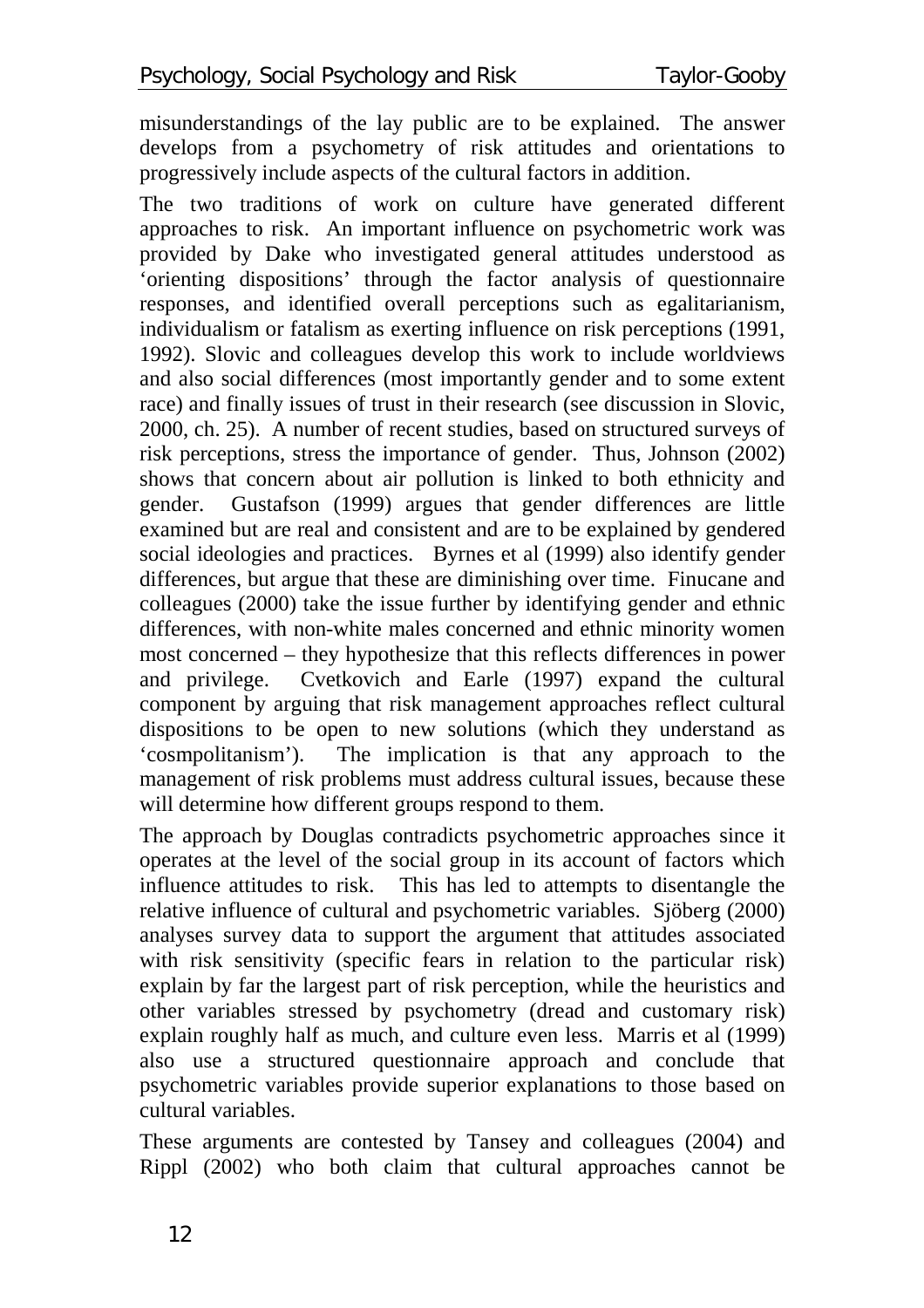successfully captured through the kind of structured questionnaire approach used in the above studies. Tansey et al argue that cultural approaches can be located on a spectrum that runs from the view that human reactions are essentially 'unconsciously scripted by external social structures' to the view that individuals are entirely autonomous. Sjöberg's position is located towards the latter end while most cultural analysts regard both extremes as problematic. Thus, he argues, Sjöberg's method fails to engage with much cultural analysis, because it does not recognise that this approach sees individual responses as themselves influenced (but not determined) by social structures. The questionnaire answers that add up to evidence of dread discussed earlier, for example, may themselves be influenced by cultural factors.

Rippl conducts a questionnaire survey with a sample of students to show that a number of hypotheses based on Dake's cultural theory (for example, that holding a hierarchical worldview would preclude an egalitarian approach in the framework of cultural positions as 'orienting dispositions' he develops) are not confirmed. She draws on Douglas' work to argue that this is due to the complexity of cultural concepts. In particular the distinctions developed by Douglas are not simple alternatives but the outcome of the interaction of more basic characteristics of society ('grid' and 'group') – in this case both hierarchy and egalitarianism contain commitment to the collectivity on the group level. An approach which takes this into account resolves the problem of contradiction. She argues that a merit of cultural theory is that it rests on more basic theoretical concepts (fundamental characteristics of society) than much of the psychometric tradition (which is essentially empirically based), and this gives it more explanatory power (p. 162).

The emphasis on culture has led on to interest in the development of alternative methods. Saranghi et al stress the importance of analysis of discourse (defined as 'language and interaction in context-specific environments' (2003, p.116) as a way of tackling the processes whereby individuals construct meaning. Such social meanings of course include norms and values. Arguments that link culture and identity, often through a sense of place, are important in the arguments developed by Pidgeon, Henwood, Simmons and Moore in their background paper at the last SCARR meeting (2004). This leads to work which rests on the idea that risk ideas are constructed through a process that draws on cognition and values during discussion, rather than simply read off from prior decisions. Research is not simply an 'archaeology' of excavation, through the study of heuristic bias, mental processes, cultural attitudes and so on, of the basis of risk attitudes, but also an architecture of constructing through mental models and cognitive processes an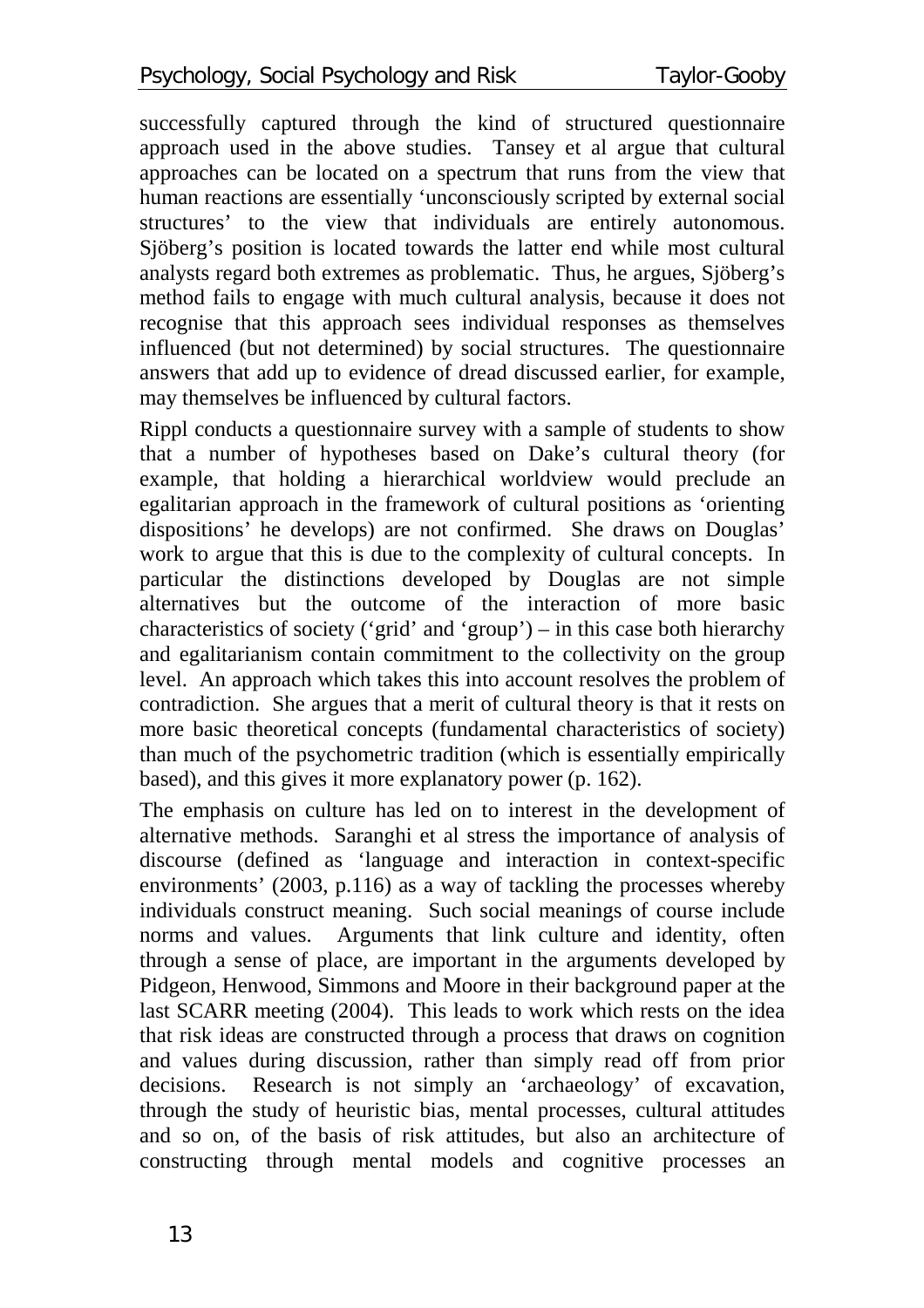understanding of the particular issues raised (Payne et al, 1999). The discursive nature of risk that this approach implies has much in common with the cultural issues raised in discussion of media issues in Kitzinger, Murdock and Jones' background paper at the last SCARR meeting (2004).

A relevant approach pays attention to community and its role in influencing perceptions of risk. Horlick-Jones, Sime and Pidgeon argue, drawing on a study of responses to environmental risks in the two communities of Milford Haven and Bexley, that it is inappropriate to treat lay audiences as passive and as simply responding to interpretations which are generated externally – through the mass media or other agencies which convey signals rippling outwards through society. Lay audiences are engage in the active interrogation of risk messages and develop their own understandings of risk issues (2003, pp283-5). In such work, the local resources provided by the shared values of a community enable people to discuss risks and respond, so a further cultural mediation of risk perception exists. This contrasts with an alternative approach to the significance of community relationships as providing a source for risk attitudes, which sees communities as social networks through which risk messages travel, as in the 'contagion' theory of risk presented by Scherer and Clio (2003).

Another study examines the significance of woods and trees to local people by combining quantitative and qualitative methods, which allow those studied to discuss the attributes of woods and trees, and the value they attach to them, grounded in the local context of particular trees with which they were acquainted (Henwood and Pidgeon, 2001). Local meanings again provide a basis for understanding how people respond to risks that might not be immediately evident from an individualistic structured questionnaire survey.

This raises the issue of how such meanings are to be studied from a constructionist perspective. Pidgeon and colleagues (2004) argue for the use of narrative approaches which allow researchers to analyse the processes whereby accounts of risk are constructed during the course of everyday life activities and discussions. This has the advantages that it enables the processes whereby risks are understood and the issues that are significant to different groups to be examined, and that it is possible to approach expert discourses on exactly the same basis as those generated by the lay public (see the work of Bickerstaff and Walker, 2001, 2003; Burgess and Limb, 1988; and Satterfield and Gregory, 1998).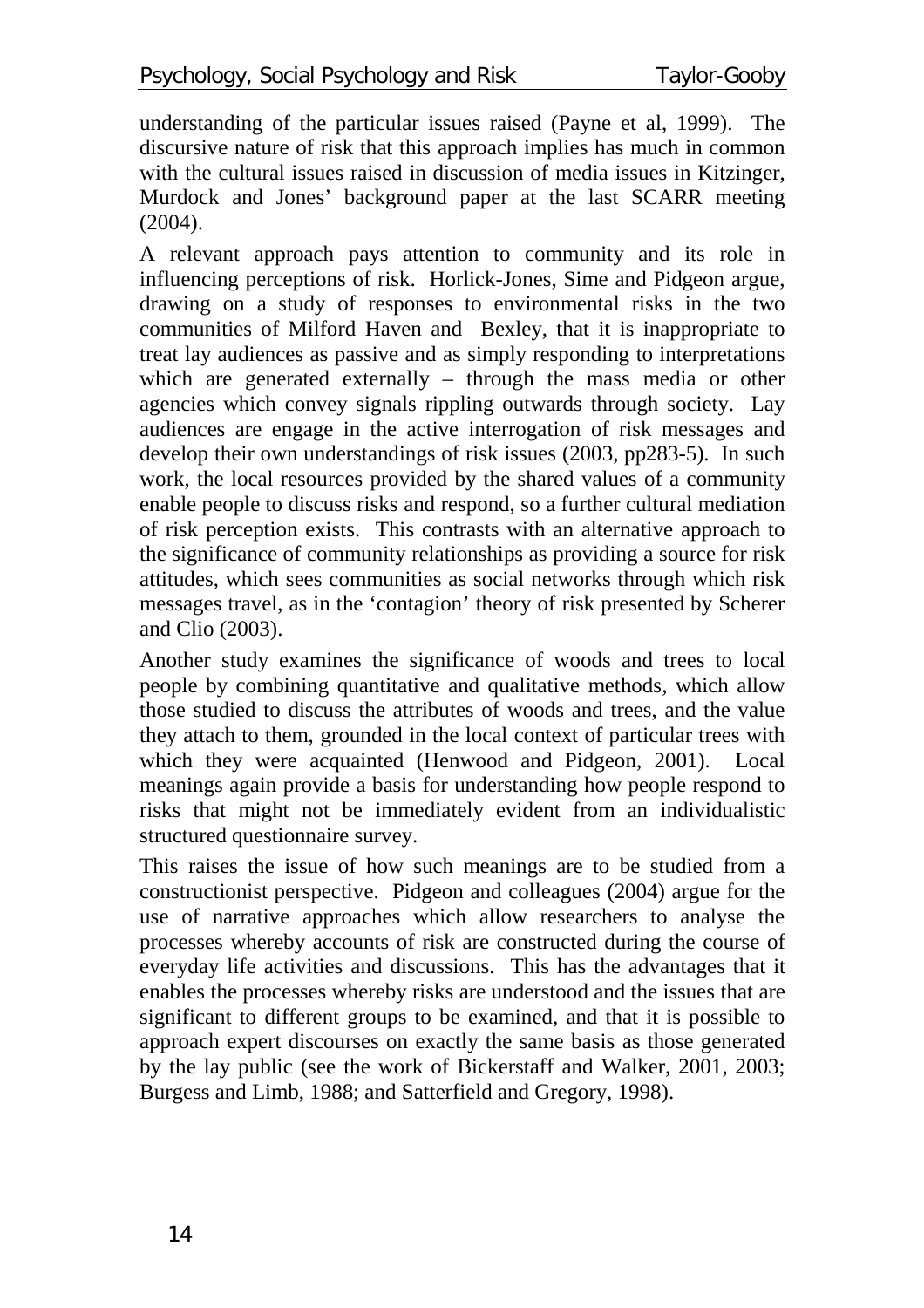# **V. Trust**

 Trust has emerged as an area of major significance in understanding risk perceptions and responses. It serves as a zone of convergence between psychological and socio-cultural approaches to risk (Weyman and Kelly, 1999, p.28-9). Poortinga and Pidgeon (2004, p.3) point out that in general growing complexity in society places increasingly pressure on social co-ordination mechanisms and thus on trust, linking the argument back to Durkheim's classic discussion of the social division of labour. From a psychological perspective, issues of trust have emerged on the agenda for two main reasons: first the concern about mismatch between expert and lay views in risk communication provoked interest in the issue from a risk communication perspective (see MacGregor and Fleming, 1996). Naively, if the public trusted the experts, they would take what they said more seriously. Secondly, the recognition that cultural and other factors played a part in risk perceptions also placed emphasis on the significance of trust, since trust is often seen as culturally determined or at least culturally influenced. Thus trust is one of the 'add-ons' to the basic psychometric model identified in Slovic (2000, pp.xxxiv-v) and is there categorised among cultural factors. Interest in trust becomes part of the expansion of interest in social factors in influencing responses to risk.

Trust has been understood as nourished in two different ways in the literature: technical competence and underlying values (see McCallum, Covello and Peters, 1997). The former approach stress the characteristics of the source of information about trust, for example, Renn and Levine, (1991, quoted in Pidgeon 2003, p.32) stress competence, objectivity, fairness, consistency and faith as essential to trust. The latter argues that congruence in basic values is of more importance (e.g. Siegrist, Cvetovitch and Roth, 2000). Thus both cognitive and cultural factors are involved in trust. Poortingo and Pidgeon (2003) extend the framework for analysing factors underlying trust in an examination of trust in five risk domains using measures that identify confidence in political and implementation processes as well as competence and values. They identify two components in trust, one concerned with the general trust issues of competence, fairness and openness of institutions, the other (which they term scepticism) with implementation processes. While there is a basic similarity across all five areas in this patterns, values play an additional role only in some cases. They interpret this to indicate that in many cases the value dimension in trust is bound up with judgements about institutions and process. The work adds to the dimensions of trust mentioned earlier a concern with processes of policy implementation. The discussion suggests that a healthy degree of scepticism may be appropriate in a well-functioning democracy, in an argument that reflects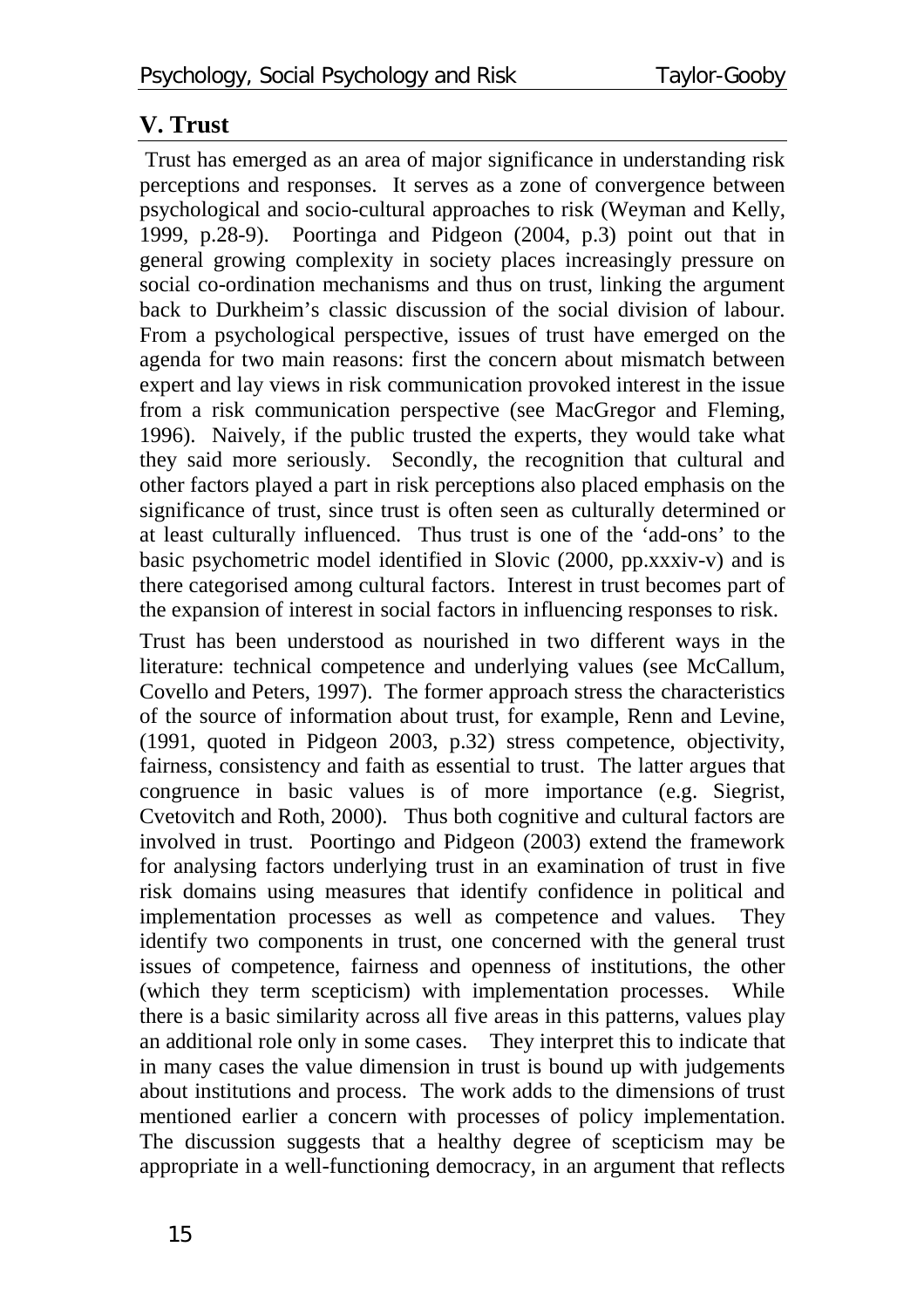some aspects of Almond and Verba's analysis of the 'civic culture', which included both a commitment to democratic institutions but at the same time a willingness to actively judge the success of actors within those institutions through an electoral process (1963, ch. 1).

Some other studies argue that domain under consideration plays a greater role in influencing trust. For example, Weyman and Kelly, 2999, p.30 and Petts (1998) identify the risk issue being analysed as related to the degree of trust, whereas Poortongo and Pidgeon (2003) identify a surprising similarity in levels of trust across domains. There appear to be strong cross-national differences, seen in the literature as culturally-based (e.g. Viklund, 2003). Indeed Rohrmann (2000, p.145) sees cross-cultural studies based on national differences as an important area for future developments in risk research. Cross-national differences in trust might reflect responses to the kind of differences in institutional structure and constitutional frameworks analysed by political scientists (e.g. Lijphart, 1999). The issue of institutional difference as a basis for differences in trust does not seem to have been explored in a comparative perspective by psychologists.

There is some disagreement about the significance of trust in relation to understanding of risk. For example Viklund's study (2003) finds that trust exerts an influence on risk perceptions in four west European countries (France, Spain, Sweden and the UK) but that the significance of trust is rather more limited (explaining only one-fifth of the differences) than might otherwise be assumed. One possible explanation of this is that the role played by trust seems to be strongly influenced by other beliefs. For example, Sjöberg (2001) shows, in a study of experts, lay people and policy-makers across a range of domains, that, while trust is less significant than the 'unknown effects' factor identified in the psychometric tradition, it is a much more significant issue for the former group than the last two, because experts believe that the level of knowledge about relevant issues is much higher. From Sjöberg's perspective, this places more emphasis on the extent to which the issues are adequately communicated. However, it could be argued that this is the outcome of an approach to trust which focuses on the competence and integrity of those trusted (see the discussion above), and that the attitudes of lay people and policy-makers could be understood as a more generalised lack of trust in expertise, reflected in the view that even experts know rather less than is often claimed about the issues under consideration.

Poortinga and Pidgeon (2004, p. 3-4) review evidence to show that 'trust in institutions is closely related to the perceptions and acceptability of various risks'. Drawing on work by Eiser et al (2002) on new food technologies, they argue that the relationship can be conceptualised in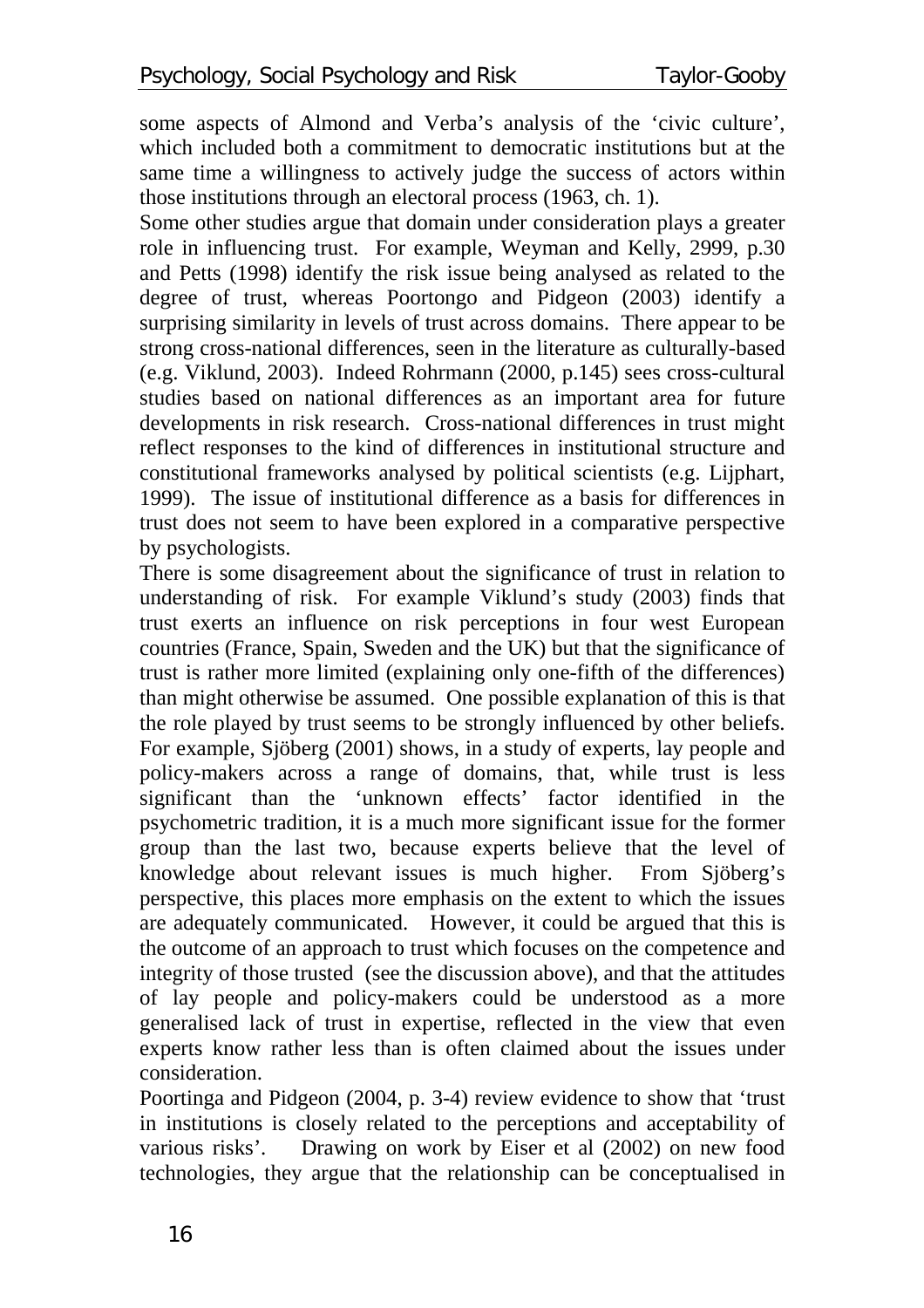two ways. The causal theory of trust argues that trust in institutions or experts influences judgements of risk which in turn influence the acceptability of a particular risk. The associationist view argues that acceptability functions as a more general and fundamental attitude towards an issue and provides the basis for both trust and risk judgements. They go on to suggest that, from the second perspective, acceptability may be understood as affective. This argument is reinforced by analysis of empirical evidence in relation to food technology by Eiser, Miles and Frewer and in relation GM food by Poortinga and Pidgeon. The implication of this work fits with the conclusions of work on the media and perceptions of risk discussed earlier: risk judgements appear to reflect broader public stances on highly politicised issues. The way in which people interpret evidence on such issues and form judgments about the acceptability of risk is likely to be influenced by these broader views. From the point of view of building trust it is likely to be two-way communication which takes into account these broader factors and responds to concerns, rather than the simple transmission of evidence that is likely to be most helpful.

Work by political scientists, sociologists and psychologists (Putnam, 2000; Fukuyama, 1996; Gambetta, 1998; Le Grand, 2003, p. 29; Coleman, 1986; Axelrod, 1981 etc., see Pidgeon et al, 2003, pp 31-2) demonstrates that trust is much easier to destroy than to build, and, once undermined, is even more difficult to restore. For example, Petts, examining trust in waste management information in a UK setting, concludes that 'the extent to which expectations of the performance of different waste management information sources is supported by experience has a significant impact on trust', (1998, p. 307). Some work on trust takes a simple and direct approach to the relationship between the parties, reminiscence of some application of the mental models approach – for example Jungerman et al, 1996, p. 261, quoted in Weyman and Kelly, 1999, p.29 – 'the authorities should 'try to improve the credibility of those information sources in which the public has presently little trust…and …should organise the provision of information in accordance with the target recipients' specific information preferences and interests'. The Health and Safety Executive (Weyman and Kelly, 1999, p.34) and Royal Society reports (Pidgeon et al, 1992), Slovic's recent study (200, p. xxxv) and the SARF approach (Pidgeon et al, 2003, p. 33) all concur on the importance of trust, and on the need for more research in this area. Key unresolved debates cover a considerable number of areas: the complexity and in particular the number of dimensions involved in trust (relating to sources of information about risk, processes by which risk policies are enacted, the relationship between the basic values of the trusted and the truster and the domains of risk in question); the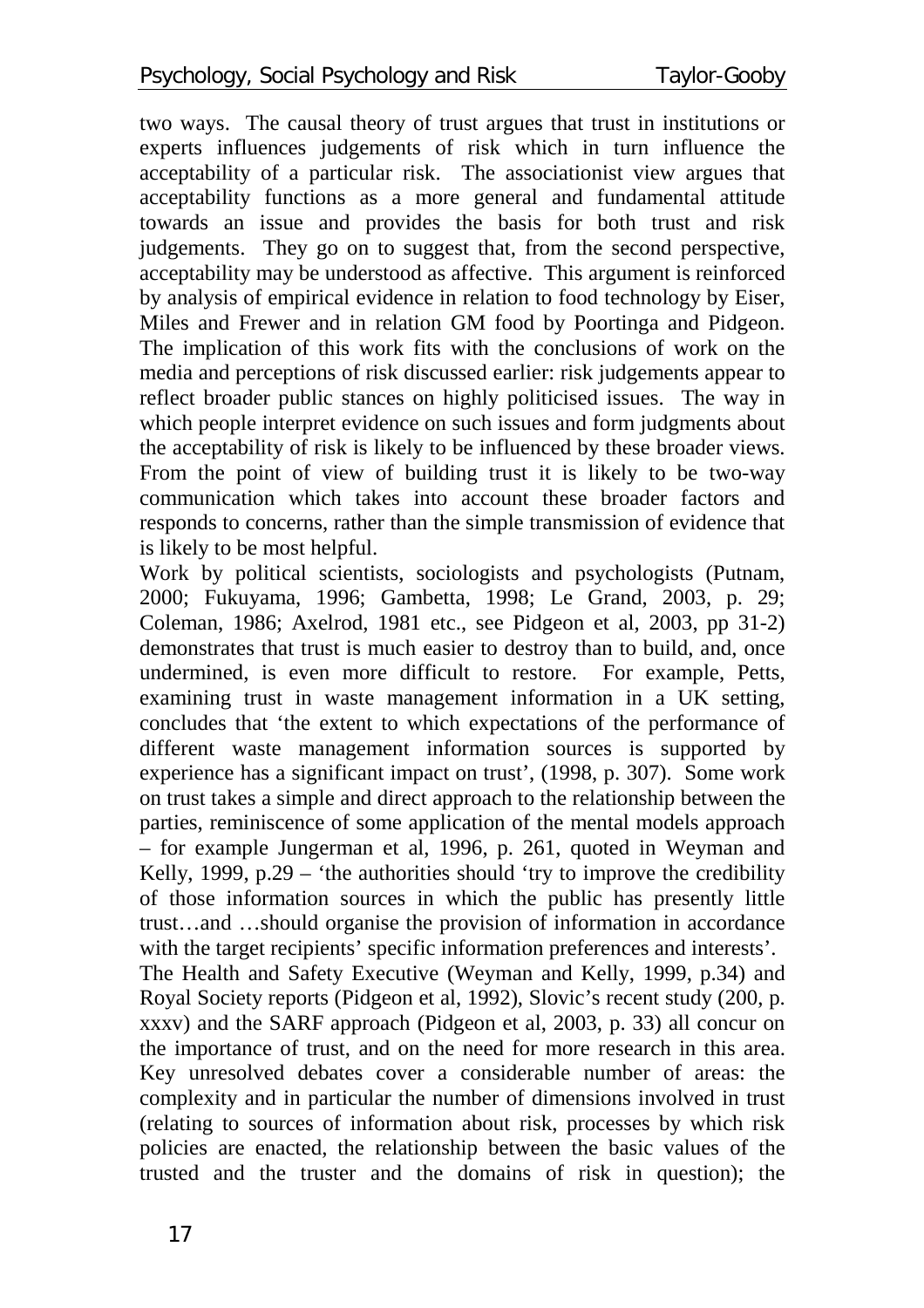importance of trust in risk perception; the relationship between trust, risk judgement and the acceptability of a risk; the role of cultural differences and of affect; and the extent to which the problem concerns the factors which influence how a message from a particular source is received rather than the interaction between the risk assumptions of lay people (derived from cultural and other sources) and those of experts.

## **VI. Affect**

Issues of affect have attracted considerable attention in recent years. Zajonc had argued as early as 1980 that affect precedes perception. 'We do not just see 'a house'. We see a 'handsome house', 'an ugly house' or 'a pretentious house'' (p. 154 quoted in Slovic p. 404). He argues that affect also contributes to judgement, so that the attractiveness or otherwise of the object under consideration may influence our behaviour and that rationalisation of the judgement then follows. The arguments developed by Loewenstein (2001) and Loewenstein and Lerner (2003) have some similarities. They point out that 'conventional theories of decision-making only include expected emotions. This approach has been enriched by recent efforts to elucidate the nature and determinants of the emotions that decision-makers are assumed to anticipate experiencing (and thus take into account…). However, it neglects to take account of the important influence of immediate emotions …. [which] … can influence decisions indirectly, by altering the decision maker's perceptions of probabilities or outcomes or by altering the quality and quantity of processing of decision-relevant cues. They can also affect behaviour directly. As the intensity of immediate emotions intensifies, they progressively take control of decision making and over-ride rational decision making' (2003, p. 636).

Building on earlier work (Loewenstein et al, 2001) which showed that emotional reactions to a risky situation often diverge from cognitive assessments, but are more significant in behaviour, they review research on the impact of immediate emotion which indicate that, at relatively low levels of intensity, emotions operate in an 'advisory' role: feelings are explored via introspection and thus contribute to choice and their role tends to be limited to particular areas of life, where rationality is less established as appropriate. The example given is the choice of which movie to see, rather than which statistical procedure to use (p. 627). At higher levels, emotions may tend to supplant more cognitive processes, but here the specific emotions involved make a difference. Some emotions (such as anger or fear) carry specific 'action tendencies'. This leads to the hypothesis that such emotions have value because they trigger appropriate responses while saving cognitive processing time. This may explain the substantial role Sjöberg attributes to 'specific fear',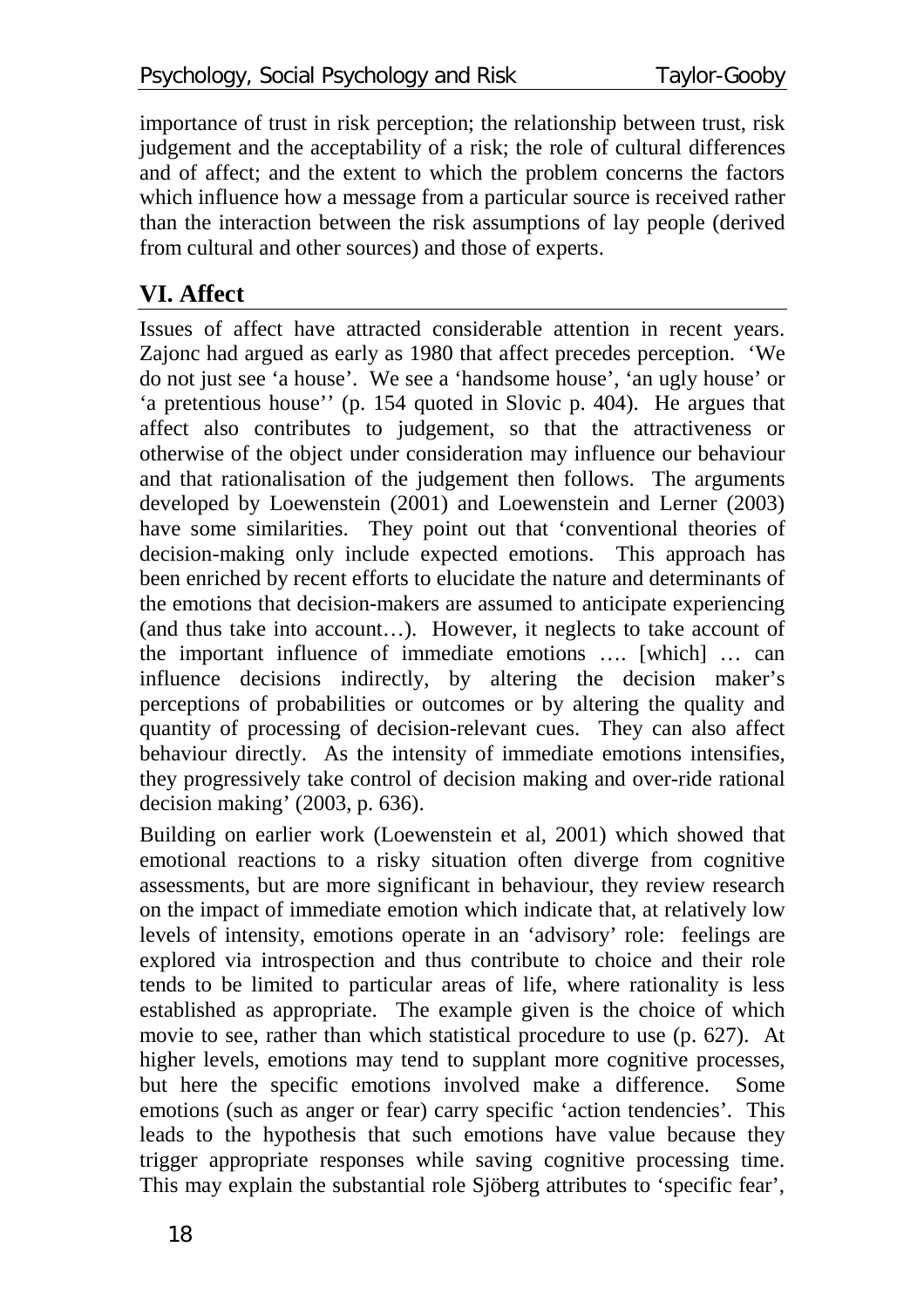explaining 30 to 40 per cent of the variance in risk perceptions, nearly twice as much as cognitive heuristics and the factors typically identified by psychometry (2000).

Slovic pursues a similar argument, analysing affect as a heuristic that relates to experience and functions in parallel with world-view as a heuristic functioning in relation to knowledge in influencing action (see Slovic 2000, ch 25, esp. p, 405) Similarly, Finucane et al (ch 26) interpret evidence on the inverse relationship between risk and benefit judgements as showing that 'representations of objects and events in peoples' minds are tagged to varying degrees with affect, and this affect pool is consulted to make quick evaluations…judgements of risk and benefit are guided and linked by affect' (p.427). Poortinga and Pidgeon (2004) argue that this approach 'resonates well' with the associationist view of trust, since the relationship between trust and acceptability could be understood in terms of an analogous influence of affect as a guide to decisions. An account of risk as analysis and risk as feeling is presented in Slovic et al (2002) which seeks to identify heuristic biases in relation to affect analogous to those discussed in relation to cognition: 'psychopathological numbing', when individuals appear to respond to small scale and immediate events as more significant that larger and more distant ones (the difference between one person's suffering in one's street and a city's suffering 10,000 miles away); the over-weighting of 'visceral factors', including drive states, such as hunger, emotions and pain. The central argument is that affect heuristics are convenient and valuable, since they prioritise the immediate issues which directly concern our interests, and prioritise a rapid response to the requirements of survival. However, they can mislead, for example through the over-weighting of cravings for damaging experiences such as smoking.

Other writers see both affect and cognition as playing a role in responses to risk, but analyse their relationship as interaction rather than accumulation. Forgas argues that 'affect has a particularly important influence on peoples' attitudes and judgements' and that this is an area in which 'the traditional attempt to separate affect, cognition and conation is most problematic' (2003, pp. 596-7). He develops an 'attitude infusion model' (pp 611-3). This argues that people have available a number of methods of processing social information, of which recourse to affect is one. They use the least effortful and simplest strategy capable of producing a response. Affect infusion is most likely when dealing with open-ended constructive rather than closed or alternatively highly motivated tasks, where a particular objective matters very greatly to the decision-maker. An example of the first might be answering a survey question which matters little, so that 'how do I feel about it?' is a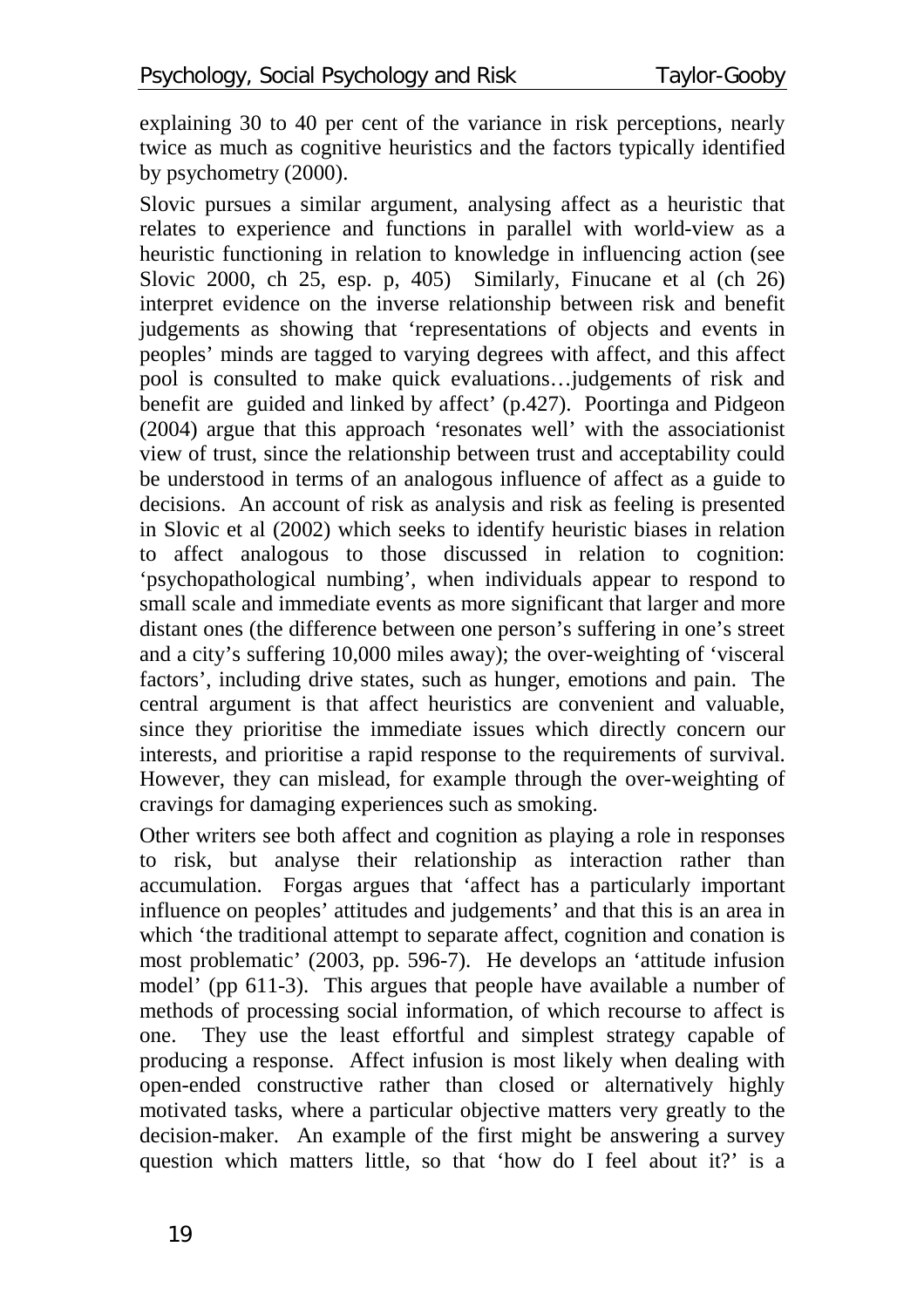convenient way to generate a response, but not to plan a strategy for a job interview, where the cognitive effort of working out the answers that will create the desired impression is worthwhile. However the approach also suggests that affect infusion will occur in complex effortful tasks involving new situations that matter and require the use of memory and a response to novel circumstances, where cognitive approaches may have limitations – such as making a problematic request to someone in authority, whose orientation to the request cannot be pre-judged. The argument concludes that the relationship between affect and cognition is interactive rather than alternative and stresses 'the close interaction between affective states and different information-processing strategies as the key to understanding affective influences on attitudes, judgements, social cognition and interpersonal behaviour' (p. 613).

Another approach which recognises the importance of affect in relation to cognition is that of Rundmo (2002). Using data from a large-sample questionnaire survey, Rundmo distinguishes a number of factors influencing risk perception including cultural factors such as sex, education, type of risk and affect, in terms of the emotional loading of the imagery surrounding the risk. In some ways this finding parallels those presented by Slovic, but the argument goes on to identify two dimensions of risk: worry which relates to cognitive judgement, and mood which does not. Thus, affect is more closely linked to cognition, in part generated by and in part preceding risk judgement, rather than being seen as an alternative source of risk behaviour. The work pursued by Parkinson (2004) in the SCARR network extends the notion of affect as interactive, through the idea that appraisal of the riskiness of situations is negotiated with others: 'risks are actively framed within relationships and interactions in a consideration not only of what the possibilities mean for me but also what they mean for you and what you think they mean for me and so on. Much of this negotiation is conducted at a nonverbal level with me tracking your developing affective stance on an impending outcome.' (2004, p.3).

Affect is a major new area of interest in the psychology of risk. All the work reviewed indicates that it plays very different roles in relation to different risks and that it corresponds in different ways to risk behaviour in different areas. The work discussed here indicates a divergence between those who present the relationship between affect and cognition in risk judgements as alternative and those who see it as in some way interactive. This is an area where research is rapidly developing.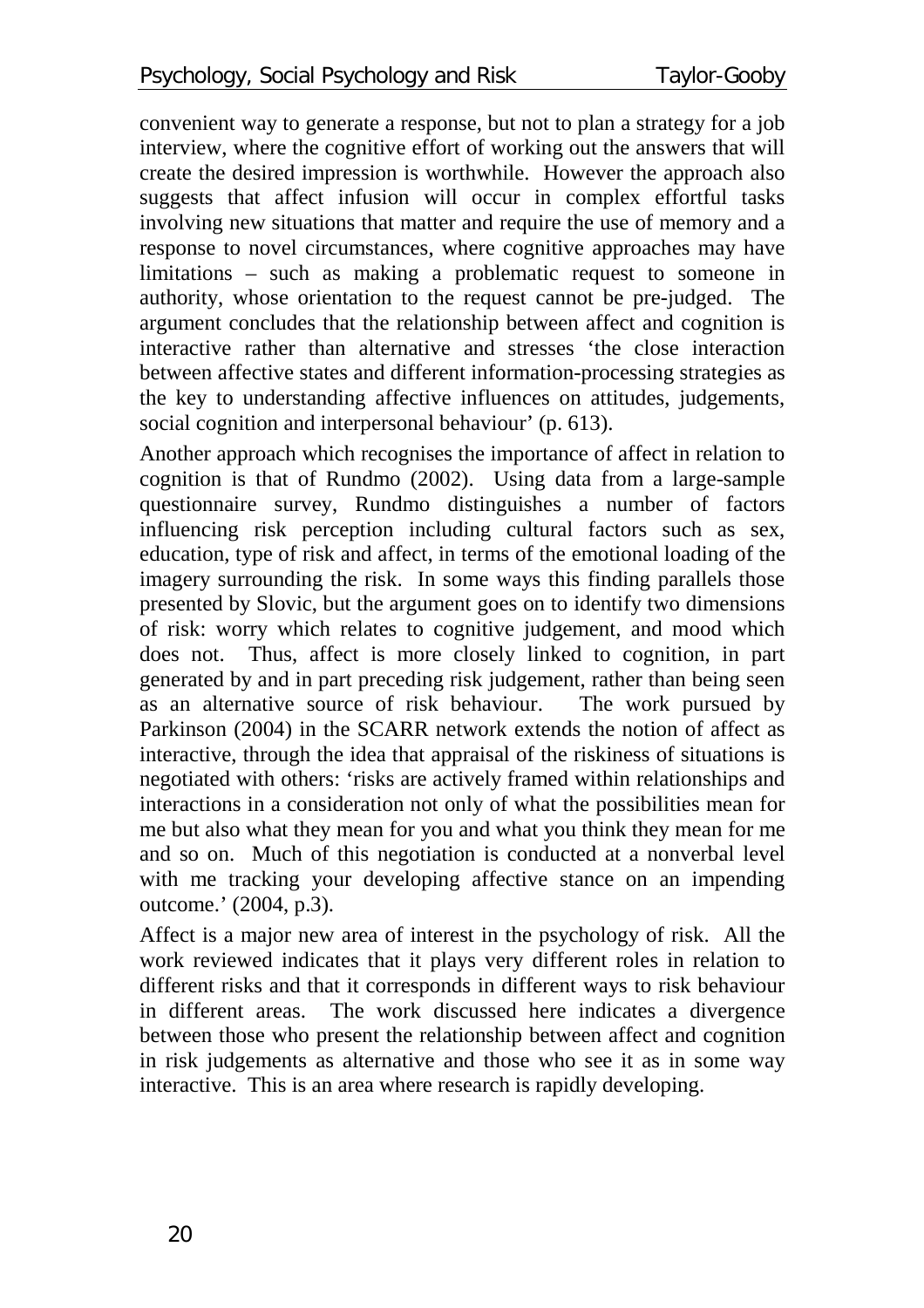### **Positive Risks**

The idea that risk in some contexts may be valued for itself (for example, in extreme sports and also in risky behaviour in personal and sexual relationships), rather than accepted cognitively as outweighed by possible advantage, or obscured by heuristic bias or affect, has received limited attention. In principle the traditional 'consequence x likelihood' approach to risk (Wilson and Crouch, 1982, see Rosa, 2003, p. 55) could apply to positively valued as well as negatively valued risks. However, it may be that the 'being in a state of uncertainty' or 'successfully resolving uncertainty' is what is valued in some activities (Tulloch and Lupton, pp. 32-6), so that it is control rather than risk that is valued. Secondly, the work on 'risk as feeling' discussed above indicates that positive feelings may influence risk decisions (see for example Loewenstein et al 2001). 'Affect does serve as an input into decision-making…but also exerts direct effects that circumvent decision-making altogether' (Loewenstein and Lerner, 2003, p.636). However, this does not so far seem to have been developed into an account of how affective factors may function as motives for risky behaviour.

#### **Issues Arising**

Psychological work on risk is substantial and wide-ranging. Perhaps the most striking direction in recent years is the increasing attention paid to non-cognitive approaches, originating in interest in cultural factors and in interest in affect. Parallel to this process is an erosion of traditional objective/subjective distinctions which imply the reality of stable sources of risk experience and then seek to identify less stable and coherent subjective perceptions of them, which are always subject to revision and correction, and the growing importance of a constructivism, which sees judgements as produced through the process of discussing and analysing risk. The weakening of the dominance of this approach is partly due to the interest in cultural perspectives, which can suggest that all accounts of risk, including those given by accredited experts, are influenced by factors to do with individual's social location and circumstances. This opens a rich new vein of enquiry, examining the role of culture in relation to risk. A second factor undermining realism is the increased stress on the proactivity of those who receive risk messages, principally focused on the lay public. The distinction between those who give out information, theoretical understanding and appropriate value-judgements and those whose role is to passively receive such messages has been undermined by work, particularly from the study of the media and from community studies, indicating that people are proactive in constructing understandings of risk from their own perspective.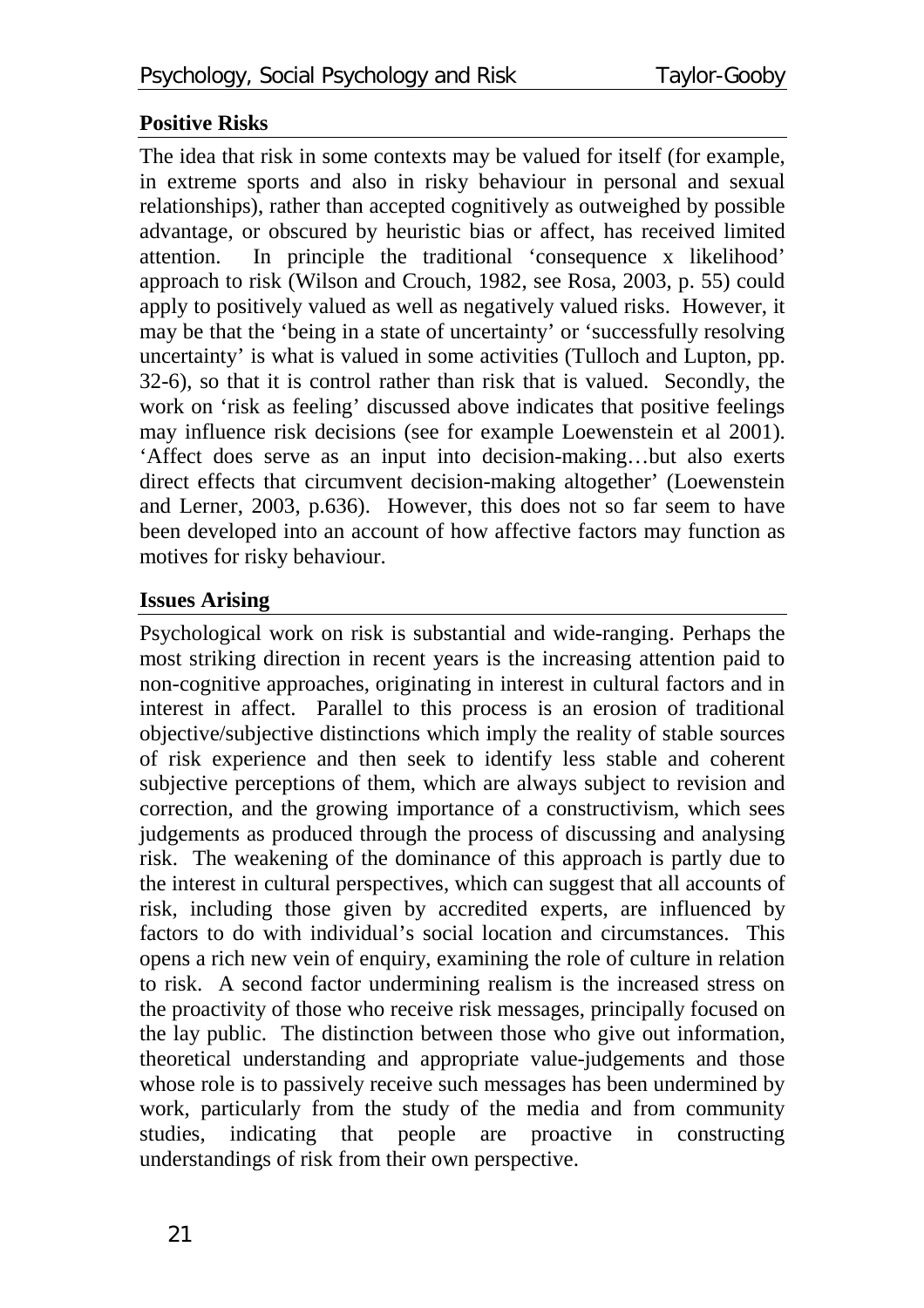These developments lead on to new approaches to risk alongside the long-established psychometric and cognitive traditions. There is substantial interest in a range of qualitative procedures intended to examine understanding of risk from individual's own perspectives, and in using these in tandem with quantitative methods for triangulation. Some attention is paid to the extent to which political processes influence the way risk is understood, and conversely in how far risk discourse offers a way of tackling issues of political power. Thirdly, the study of framing offers a way of examining the basis of the narratives of risk that different social groups generate in various contexts.

A number of issues are unresolved in this. First, despite some philosophical analysis, the ontological issues of realism and subjectivity do not appear to be entirely reconciled, despite the adoption of a position which implies, on the one hand, the reality of an objective basis to risk and, on the other, the culturally mediated construction of risk judgements. Secondly, a large number of references to the importance of trust are made in the literature, but the status of trust and the processes that generate, sustain and undermine it are not yet fully explored. Thirdly, while psychological analysis interacts with political issues, there is little integration with political science literature. Fourthly, research on affect indicates the complexity of the processes involved, but many issues are as yet unresolved.

#### **References**

Abercrombie, N., Hill, S. and Turner, B. (1984) Dictionary of Sociology, Penguin, Harmondsworth.

Almond, G. and Verba, S. (1963) The Civic Culture, Princeton University Press.

Atman, C., Bostrom, A, Fischoff, B. and Morgan, M. (1994) 'Designing risk communications and correcting mental models of hazardous processes', Risk Analysis, 14, 5, 779-87.

Axelrod, R. (1981): 'The emergence of cooperation among egoists', The American Political Science Review, 75, 306-318.

Beisswanger, A. et al (2003) 'Risk-taking in relationships', Basic and Applied Social Psychology, 25, 2, 121-35.

Bickerstaff, K. and Walker, G. (2001) 'Public understandings of air pollution: the 'localisation' of environment risk', Global Environmental Change, 11, 133-45.

Bickerstaff, K. and Walker, G. (2003)  $\cdot$  'The place(s) of matter: matter out of place – public understandings of air pollution', Progress in Human Geography, 27, 45-67.

Bourdieu, P. (1990) The Logic of Practice, Polity Press, Cambridge.

Boyne, R. (2003) Risk, Open University Press, Milton Keynes.

Burgess, A. (2004) Cellular Phones, Public Fears and the Culture of Precaution, Cambridge University Press, Cambridge.

Burgess, J. and Limb, M. et al (1988) 'Exploring environmental values through the medium of small groups 1', Environment and Planning A, 20, 309-26.

Byrnes, J., Miller, D. and Schafer, W. (1999) 'Gender differences in risk-taking: a metaanalysis', Psychological Bulletin, 125, 3, 367-83.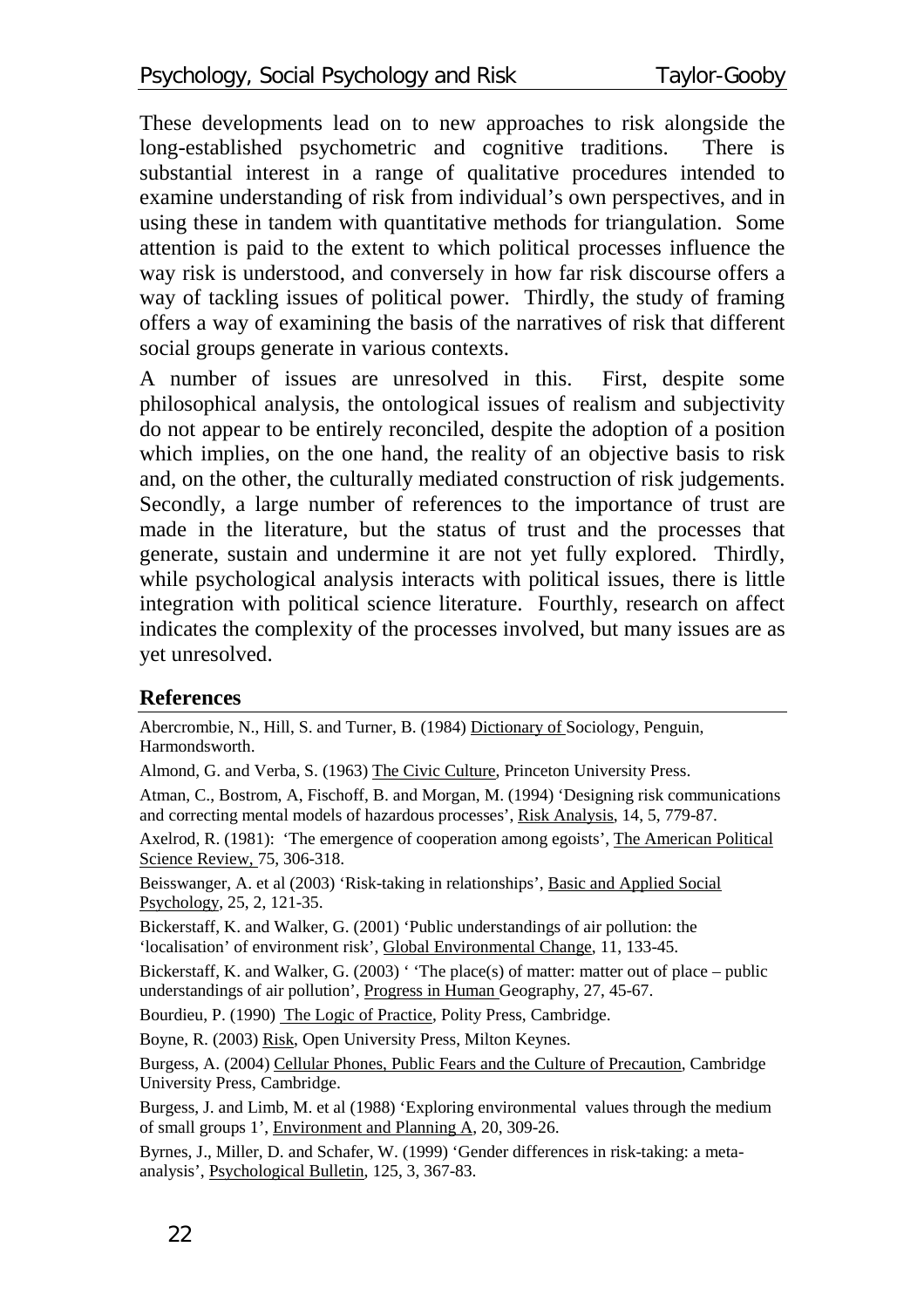Cohen, S. (2002, 3<sup>rd</sup> edition) Folk Devils and Moral Panics, Routledge, London.

Coleman, J. (1986) Individual Interests and Collective Action, Cambridge University Press.

Cvetkovich, G. and Earle, T. (1997) 'Culture, cosmopolitanism and risk management', Risk Analysis, 17, 1, 55.

Dake, K. (1991) 'Orienting dispositions in the perception of risk', Journal of Cross-cultural Psychology, 22, 61-82.

Dake, K. (1992) 'Myths of nature: culture and the social construction of risk', Journal of Social Issues, 48, 21-7.

Douglas, M. and Wildavsky, A. (1982) Risk and Culture, University of California Press, Berkeley.

Eiser, R., Miles, S. and Frewer, L. (2002) 'Trust, perceived risk and attitudes towards food technologies', Journal of Applied Social Psychology, 32, 11, 2423-34.

Finucane, M., Slovic, P., Mertz, C., Flynn, J. and Satterfield, T. (2000) 'Gender, race and perceived risk: the 'white male' effect', Health, Risk and Society, 2, 2, 159-72.

Fischoff, B., Bostrom, A., Jacobs, B. and Quadrel, M. (1997) Risk Perception and Communication, Oxford University Press.

Forgas, J. (2003) 'Affective influences on attitudes and judgements' in R.Davidson, K.Scherr and H. Goldsmith (eds) Handbook of Affective Studies, Oxford University Press.

Fukuyama, F. (1996) Trust: the social virtues and the creation of prosperity, Hamish Hamilton, London.

Gambetta, D. (1988) Trust: making and breaking co-operative relations, Oxford University Press.

Goffman, E. (1963) Stigma, Simon and Schuster, New York.

Gowda, R. (2003) 'Integrating politics with the SARF', ch 13 in N. Pidgeon et al.

Gregory, R. and Mendelsohn, R. (1993) 'Perceived risks, dread and benefits', Risk Analysis, 13, 259-264.

Gregory, R. and Satterfield, T. (2002) 'Beyond perception', Risk Analysis, 22, 2, 347-59.

Gustafson, P. (1999) 'Gender differences in risk perception', in Risk analysis, 18, 6, 805-11. Henwood, K. and Pidgeon, N. (2001) 'Talk about woods and trees', Journal of Environmental Psychology, 21, 2, 125-47.

Horlick-Jones, T., Sime, J. and Pidgeon, N. (2003) 'The social dynamics of environmental risk perception', ch. 25 in Pidgeon et al, op. cit.

Howell, D., Moffat, S., Prince, H., Bush, J. and Dunn, C. (2002) 'Urban air quality in NE England', Risk Analysis, 22, 121-30.

Johnson, B. (2002) 'Gender and race in beliefs about outdoor air pollution', Risk Analysis, 22, 4, 725-39.

Jungermann, H., Pfister, H. and Fischer, K. (1996) 'Credibility, information preferences and information interests', Risk Analysis, 16, 2, 251-61.

Kahneman, D., Slovic, P. and Tversky A (eds, 1982) Judgement under uncertainty: heuristics and biases, Cambridge University Press, Cambridge.

Kasperson, J., Kasperson, R., Pidgeon, N. and Slovic, P. (2003) 'The SARF: assessing 15 years of research and theory' in N. Pidgeon et al, op cit.

Kingdon, J. (1984) Agendas, Alternatives and Public Policies, Harper-Collins, New York.

Kitzinger, J. 1999. 'A Sociology of Media Power: Key Issues in Audience Reception Research' in Philo, G. (ed.) *Message Received.* London: Longman

Kitzinger, J., Murdock, G. and Jones, A. (2004) 'Background paper on project 5' presented to SCARR meeting on 9.2.04.

Langford, I (2002) 'The existential approach to risk perception', Risk Analysis, 22, 1, 101-21.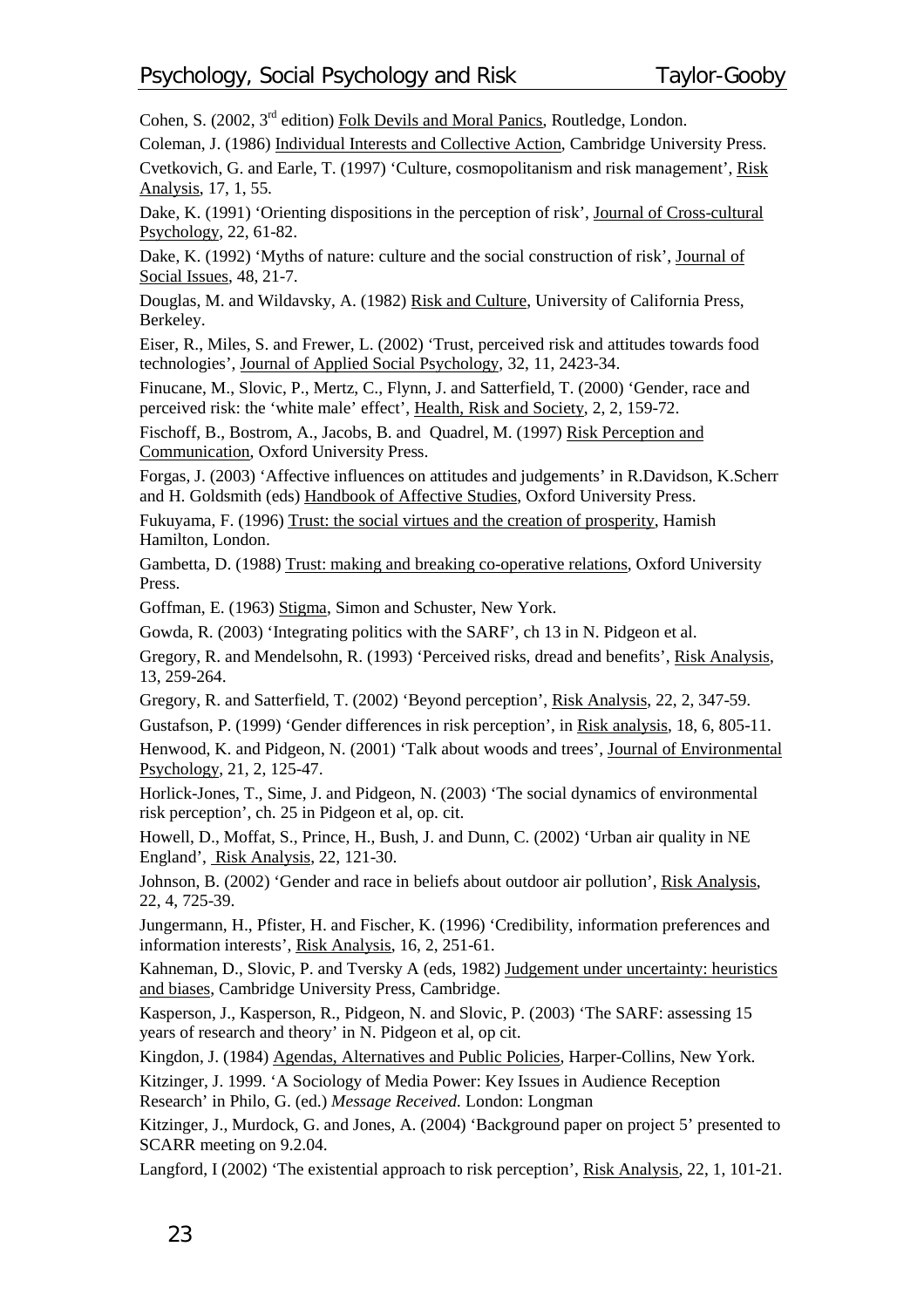Le Grand, J. (2003) Motivation, Agency and Public Policy, Oxford University Press.

Lijphart, A. (1999) Patterns of Democracy, Yale University Press, London.

Loewenstein, G. and Lerner, J. (2003) 'The role of affect in decision-making' in R.Davidson, K.Scherr and H. Goldsmith (eds) Handbook of Affective Studies, Oxford University Press.

Loewenstein, G., Weber, E., Hsee, C. and Welch, N. (2001) 'Risks as feelings', Psychological Bulletin, 127, 2, 267-86.

McCallum, D., Covello, V. and Peters, R. (1997) 'The determinants of trust and credibility in environmental risk communication: an empirical study', Risk Analysis, 17, 1, 43.

MacGregor, D. and Fleming, R. (1996) 'Risk perception and symptom reporting', Risk Analysis, 16, 6.

Marris, C., Langford, I, and O'Riordan, T. (1999) 'A quantitative test of the cultural theory of risk perception', Risk Analysis, 18, 5, 635-47.

Murdock, G., Petts, J. and Horlick-Jones, T. (2003) 'After amplification: rethinking the role of the media in risk communication' in N. Pidgeon et al., op cit.

Parkinson, B. (2004) 'Background paper on project 4' presented to SCARR meeting on 9.2.04.

Payne, J., Betman, J. and Schkade, D. (1999) 'Measuring constructed preferences: towards a building code', Journal of risk and Uncertainty, 19, 243-70.

Petts, J. (1998) 'Waste management and remediation services', Journal of Risk Research, 1, 4, 307-21.

Petts, J., Horlick-Jones, T. and Murdock, G. (2001) Social Amplification of Risk: the media and the public, Research report 329/01, Health and Safety Executive, London.

Pidgeon, N., Hood, C., Jones, D., Turner, B. and Gibson, R. (1992) 'Risk perception' in Royal Society, Study Group on Risk Assessment, Analysis, Perception and Management, Royal Society, London.

Pidgeon, N., Kasperson, R. and Slovic, P. (2003) The Social Amplification of Risk, Cambridge University Press, Cambridge.

Pidgeon, N., Henwood, K., Simmons, P. and Moore, N. (2004) 'Background paper to project 8' presented at SCARR meeting, 9.2.04.

Pierson, P. (1994) 'Dismantling the welfare state?', Cambridge University Press, Cambridge. Poortinga, W. and Pidgeon, N. (2003) 'Exploring the dimensionality of trust in risk regulation', Risk Analysis, 23, 5, 961-73.

Poortinga, W. and Pidgeon, N. (2004) 'Trust in risk regulation: cause or consequence of the acceptability of GM food?' Centre of Environmental Risk, University of East Anglia.

Putnam, R. (200) Bowling Alone, Simon and Schuster, New York.

Renn, O. and Levine, D. (1991) 'Credibility and trust in risk communication' in Kasperson, R. and Stallen, P.-J. (eds.) Communicating Risks to the Public, Kluwer, Dordrecht.

Rippl, S. (2002) 'Cultural theory and risk perception' Journal of Risk Regulation, 5,2, 147-66.

Rohrmann, B. (1999) Risk Perception Research, Arbeiten zur Risiko-Kommunication, Heft 69, University of Jülich.

Rosa, E. (2003) 'The logical structure of the SARF' in N. Pidgeon et al., op cit.

Rundmo, T. (2002) 'Association between affect and risk perception', Journal of Risk Regulation, 5, 2, 119-36.

Saranghi, S. and Candlin, C. (2003) 'Catgorization and explanation of risk: a discourse analytic perspective', Health, Risk and Society, 5, 2, 116-24.

Satterfield, T. (2001) 'In search of value literacy', Environmental Values, 10, 3, 331-59.

Satterfield, T. NS Gregory, P. (1998) 'Reconciling environmental values and pragmatic choices', Society and Natural Resources, 11, 629-47.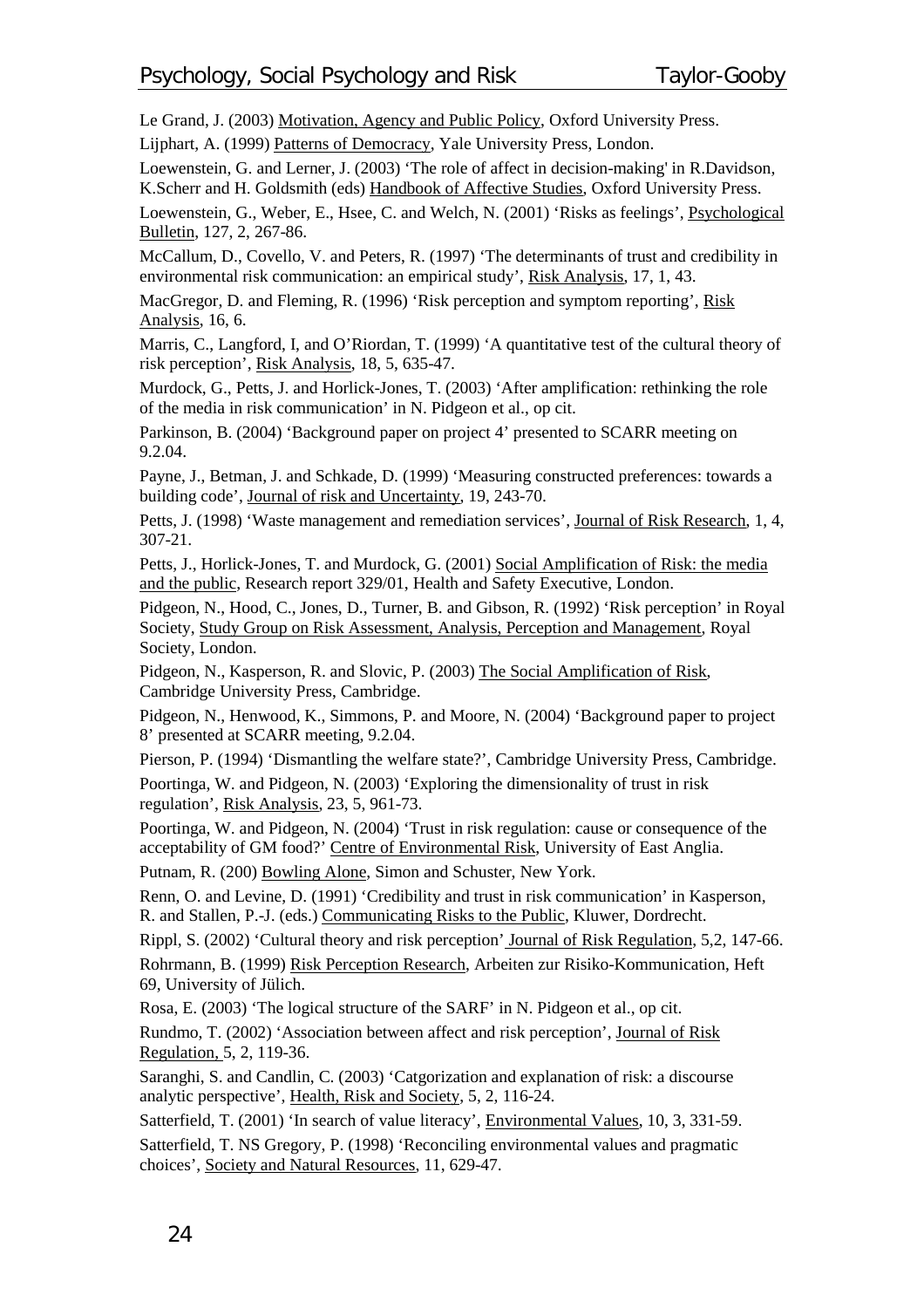Scherer, C. and Clio, H. (2003) 'A social network contagion theory of risk perception', Risk Analysis, 23, 2, 261-8.

Schmidt, V. (2002) The Futures of European Capitalism, Oxford University Press, Oxford.

Schütz, H., Widemann, P., Gray, P. (2000) Risk Perception beyond the Psychometric paradigm, Arbeiten zur Risiko-Kommunicatiion, Heft 78, University of Jülich.

Siegrist, M., Cvetkovich, G. and Roth, C. (2000) 'Salient value similarity, social trust and risk/benefit perception', Risk Analysis, 20, 353-632.

Simon, H. (1959) 'Theories of decision-making in economics and behavioural and science', American Economic Review, 49, 253-83.

Sjöberg, L. (2000) 'Factors in risk perception' Risk Analysis, 20, 1, 1-12.

Sjöberg, L. (2001) 'The limits of knowledge and the limited importance of truth', Risk Analysis, 21, 1, 189-99.

Slovic, P. (2000) The Perception of Risk, Earthscan, London.

Slovic, P., Fischoff, B. and Lichtenstein, S. (2000) 'Response mode, framing and informationprocessing effects in risk assessment' in P.Slovic (ed) op cit.

Starr, C. (2001) 'Hypothetical fear and quantitative risk analysis', Risk Analysis 21, 5, 803-4.

Starr, C., (1969) 'Social benefits versus technological risk', Science, 165, 1232-38.

Tansey, J. (2004) 'If all you have is a hammer… reply to Sjöberg', Journal of Risk Research, 7, 3, 361-4.

Tulloch, J. and Lupton, D. (2003) Risk and Everyday Life, Sage, London.

Tversky A. and Kahneman, D. (1973) 'Availability: a heuristic for judging frequency and probability', Cognitive Psychology, 4

Tversky A. and Kahneman, D. (1974) 'Judgement under uncertainty: heuristics and biases' Science, vol 185, 1124-31.

Viklund, M. (2003) 'Trust and risk perception in Western Europe', Risk Analysis, 23, 4, 727- 39.

Wåhlberg, A. (2001) 'Theoretical features of some current approaches to risk perception', Journal of Risk Regulation, 4, 3, 237-51.

Wåhlberg, A. and Sjöberg, L. (2000) 'Risk perception and the media', Journal of Risk Regulation, 3, 1, 31-51.

Wakker, P. (2004) 'On the composition of risk and belief', Psychological Review, 111, 1, 236-41.

Walker, G., Simmons, P., Wynne, B. and Irwin, A. (1998) Public Perception of risks Associated with Major Accident Hazards, Health and Safety Executive, Sudbury.

Weyman, A. and Kelly, C. (1999) Risk Perception and Communication: a review of the literature, Health and Safety Executive, research report, 248/99.

Wilson, R. and Crouch, E. (1982) Risk/Benefit Analysis, Ballinger, Cambridge Mass.

Wokker, P. (2004) 'On the composition of risk preference and belief', Psychological Review, 111, 1, 236-41.